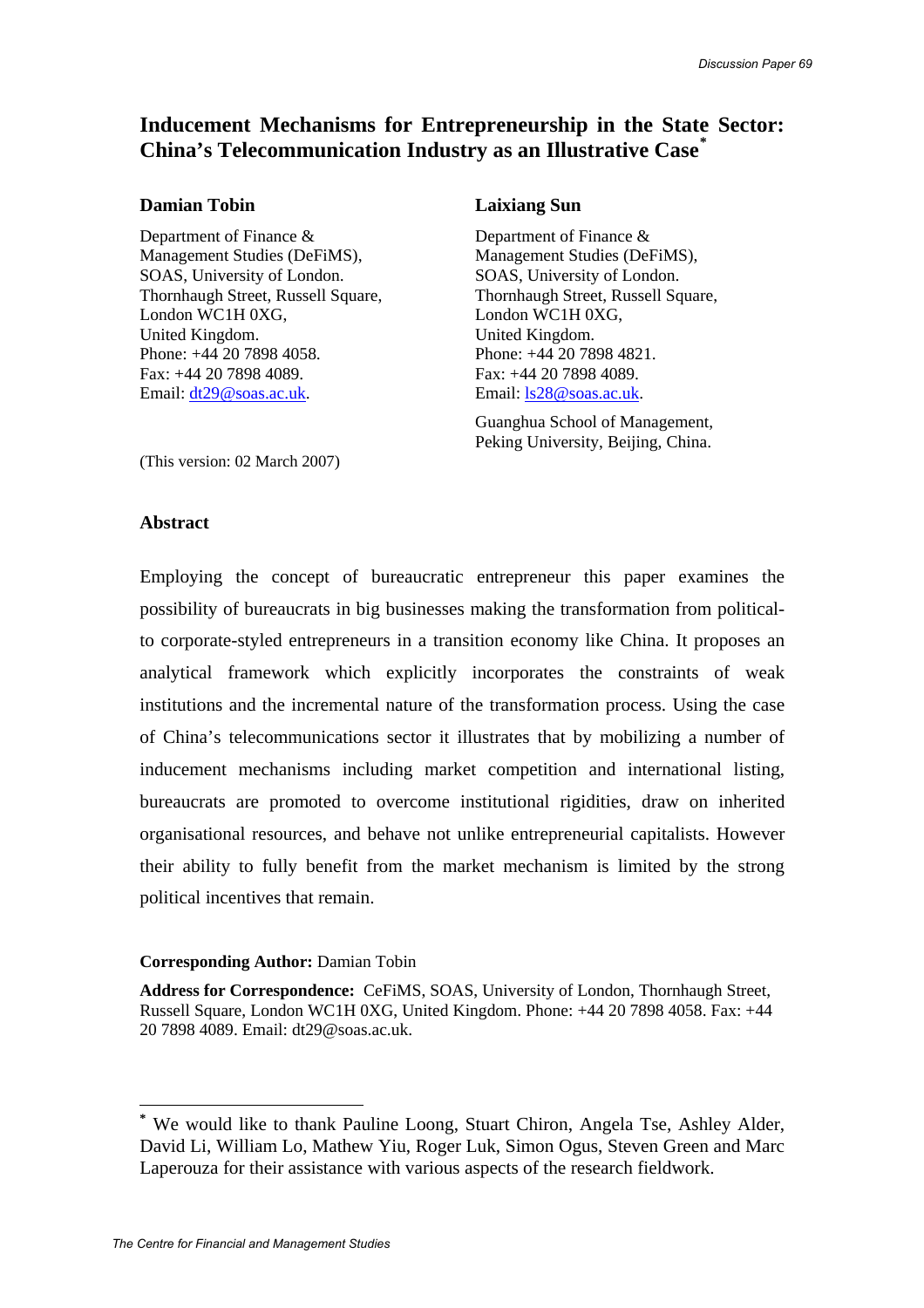#### **1. Introduction**

The orthodox approach to the privatisation of state enterprises intended to replace the monitoring function of bureaucrats with the "invisible hand" of competitive capitalism. Bureaucrats were regarded as a distortion force to the efficient functioning of the market. Privatisation programmes, particularly those in the former Soviet Union, were underpinned by a widespread belief among the transition orthodoxy that the bureaucracy needed to be destroyed as it lacked the necessary skills to bring the economy to the market (Nolan & Wang, 1999). In the recent literature on transition, the research focus has been on whether bureaucrats offered a "grabbing" or "helping" hand to entrepreneurs (Frye & Shleifer, 1997). Little attention has been given to the question how management with long traditions in central planning could overcome institutional rigidities and make the transition to profit-seeking entrepreneurs, much less to the possibility of bureaucrats making the transition from political- to corporate-styled entrepreneurs in the absence of full privatisation. In contrast to this research strand, this paper aims to consider such a transition process by using an analytical framework that accounts for the coexistence of state and market incentives, as well as the adaptive qualities of enterprise management. This is examined in the context of China's rapidly growing but state controlled mobile telecom sector, where the co-existence of political and marketbased incentives influences entrepreneurial behaviour.

Narrowly defined, entrepreneurship concerns the creation of new firms (Schumpeter, 1928; Gartner, 1985). More recently the analysis of entrepreneurship has moved away from the narrow confines of conventional definitions. Entrepreneurship now tends to be viewed as a firm-specific investment that does not necessarily require the creation of new firms (Zingales, 2000). Entrepreneurship can be productive or destructive (Baumol, 1990, 2004), occur within large corporations (Hoskisson & Businitz, 2001), be applied in changing market contexts (Wernerfelt, 1997) and in such non-business settings as the public administration (e.g. Sadler, 2000; Morris & Jones, 1999). The variety of settings under which entrepreneurship can occur, are relevant for analysing the entrepreneurship of bureaucrats during economic transition. In transition economies the boundaries of the firm often defined by forces of both the state and market. Consequently the firm is influenced by both market and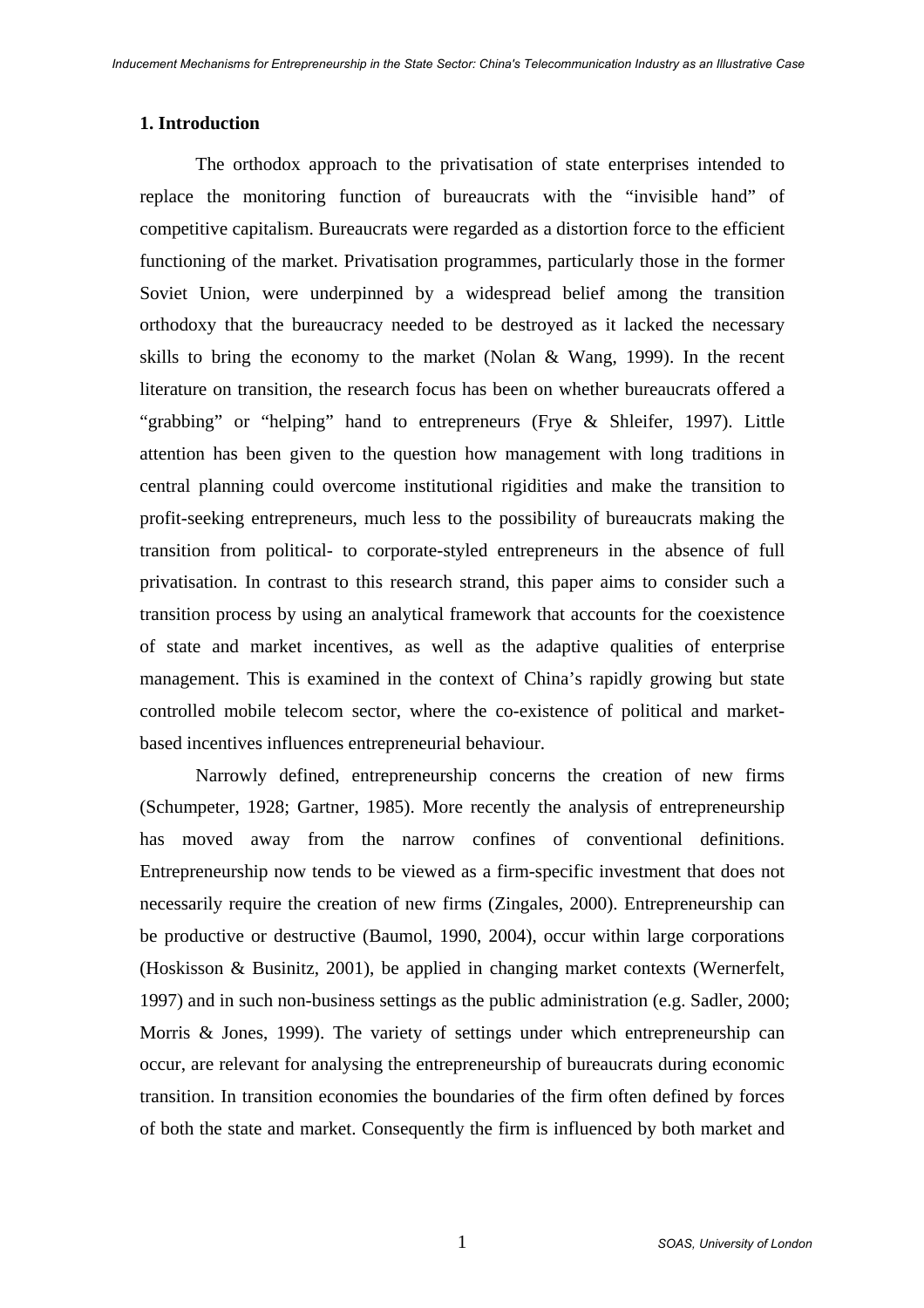political-based incentives. The latter include competencies inherited from the prereform era, organisational networks and hierarchies, and access to special resources.

Economic transition changes the institutional rules for bureaucrats. Baumol (1990) has argued that it is the rules of the game that determine the payoffs from entrepreneurial activities. Rule changes create opportunities for both productive and destructive entrepreneurship. Productive entrepreneurship in transition economies is often viewed as the spontaneous manner that *private enterprise* emerged following the relaxation of price controls (McMillan & Woodruff, 2002). The role of bureaucrats is typically viewed as destructive. It is suggested that as potential losers from liberalisation, winning their participation in market reforms may require the tolerance of a certain amount of corruption (Basu & Li, 1998). Departing from this strand of literature we use the concept of bureaucratic entrepreneur to consider a scenario where bureaucrats do not necessarily lose from rule changes brought about by transition. Instead, the ability to exploit uncertainties in the firm's environment can lead to a productive response from bureaucrats in the commercial sector.

China provides an illustrative example of this. Privatisation in western economies subjected management of formerly state-owned enterprises (SOEs), many of whom would have had some market knowledge or experience, to market disciples. In China, privatisation of large SOEs was partial, and management had little prior experience of the market mechanism. Partial privatisation, price reform, and opening to international capital market did however enable bureaucrats to identify areas they could discover and exploit rewarding opportunities. For example, many leading SOEs have adopted international listing of a minority proportion of their equity stock as a mechanism to subordinate themselves to a more credible monitoring power, to commit themselves to more trustworthy corporate governance practices, and thus to win access to cheaper capital (Sun & Tobin, 2005). The significance of China's telecommunications sector to our analysis lies in its "counter intuitive" success that a state driven market could achieve such a sustaining and robust development (EIU, 2005). A remarkable, if not puzzling aspect of this growth is that the sector remains largely unreformed in the conventional sense. "The Ministry of Posts and Telegraphs (MPT) has all the characteristics of the sluggish state-owned monopolies that have hindered growth in many other parts of the world. How then has it been able to produce such a rapid rate of growth" (Mueller & Tan, 1997: 30)? Full privatisation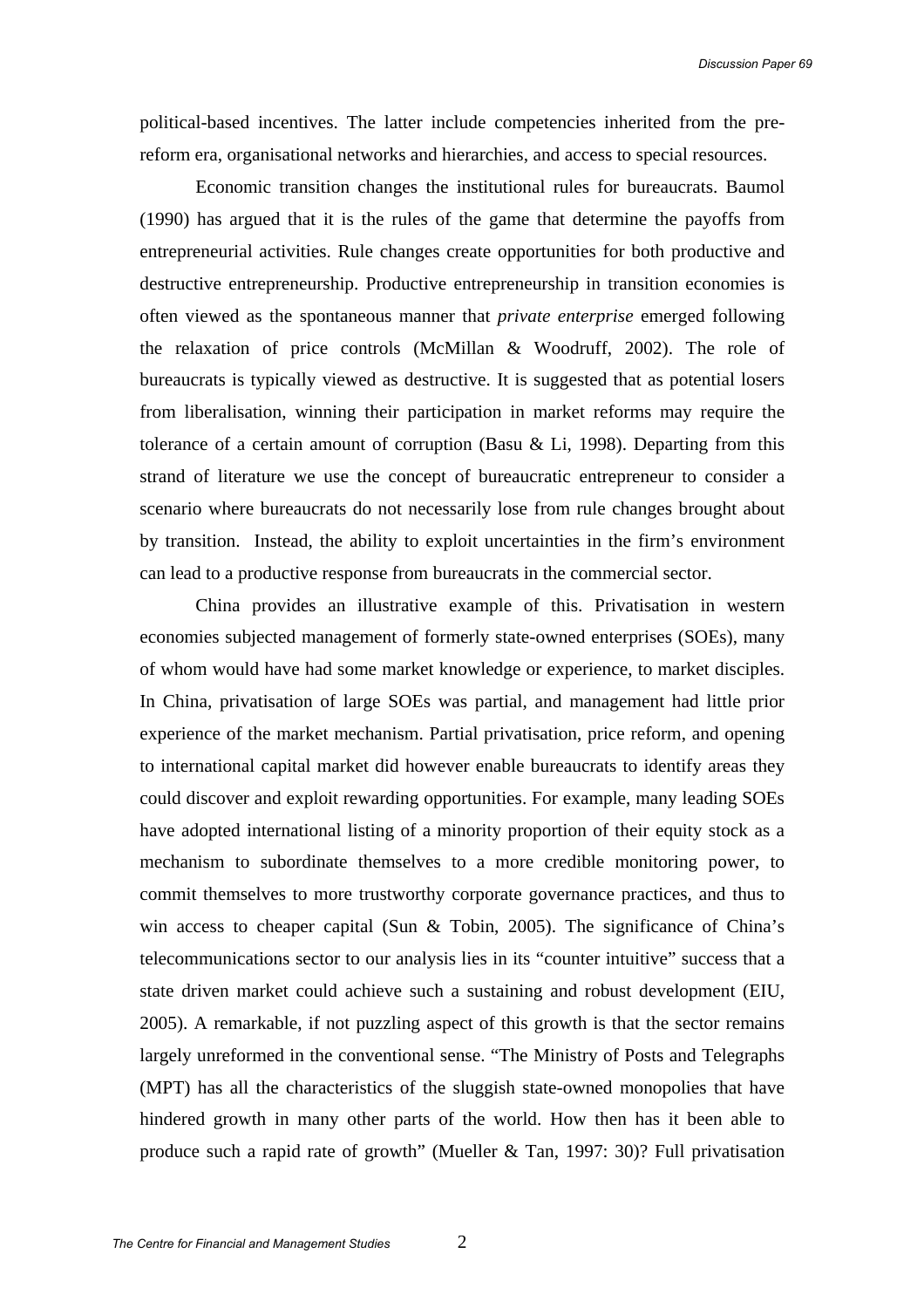has yet to occur, product markets are largely unregulated and highly differentiated, foreign competition is negligible and many of the same management remain in place.

The paper is structured as follows. Section 2 proposes an analytical framework that accounts for the changes in the rules of the game, the adaptive qualities of bureaucrats and the transition from political to corporate entrepreneurship. Section 3 outlines how China's bureaucracy was well placed to exploit changes in the rules brought about by economic transition. Section 4 examines the major mechanisms that have facilitated the transition process from political to corporate entrepreneurship in the context of China's telecom sector. Section 5 explores the mismatches between bureaucratic and market coordination and how they affect entrepreneurship.

#### **2. An Analytical Framework of Bureaucratic Entrepreneurship**

In a rigid economic system like the communist central planning, bureaucratic coordination typically represents inefficiency and political rent-seeking. On the other hand, even under the central planning, it is noticed that bureaucrats are also motivated by such factors as professionalism, power, prestige, material benefits, motivations that are not dissimilar from those in the private sector.<sup>[1](#page-21-0)</sup> In a more flexible and marketfriendly environment, it is found that there exist many similarities between entrepreneurship in the public sector and that in large corporations (Morris & Jones, 1999). It is conceivable therefore, that it is not the public sector itself being inimical to entrepreneurship, but the rigidities in its structures and practices (Sadler, 2000). To account for the possibility that bureaucrats can be induced to engage in corporate entrepreneurship in a transition economy like China, an analytical framework should be capable of incorporating incentives and constraints from both political and market domains.

As the bureaucratic entrepreneur is influenced by both political hierarchies and market incentives, this type of entrepreneurship will most likely be a hybrid form, falling somewhere between the general categories of corporate entrepreneur and political entrepreneur as outlined by Zerbinati and Souitaris (2005). The concept of corporate entrepreneurship is consistent with Schumpeter's view that under the transition from *competitive* to *trustified* or regulated capitalism, innovation was increasingly embodied in large units that already existed (Schumpeter, 1928). Recently it has been adopted to describe the process of entrepreneurial or innovative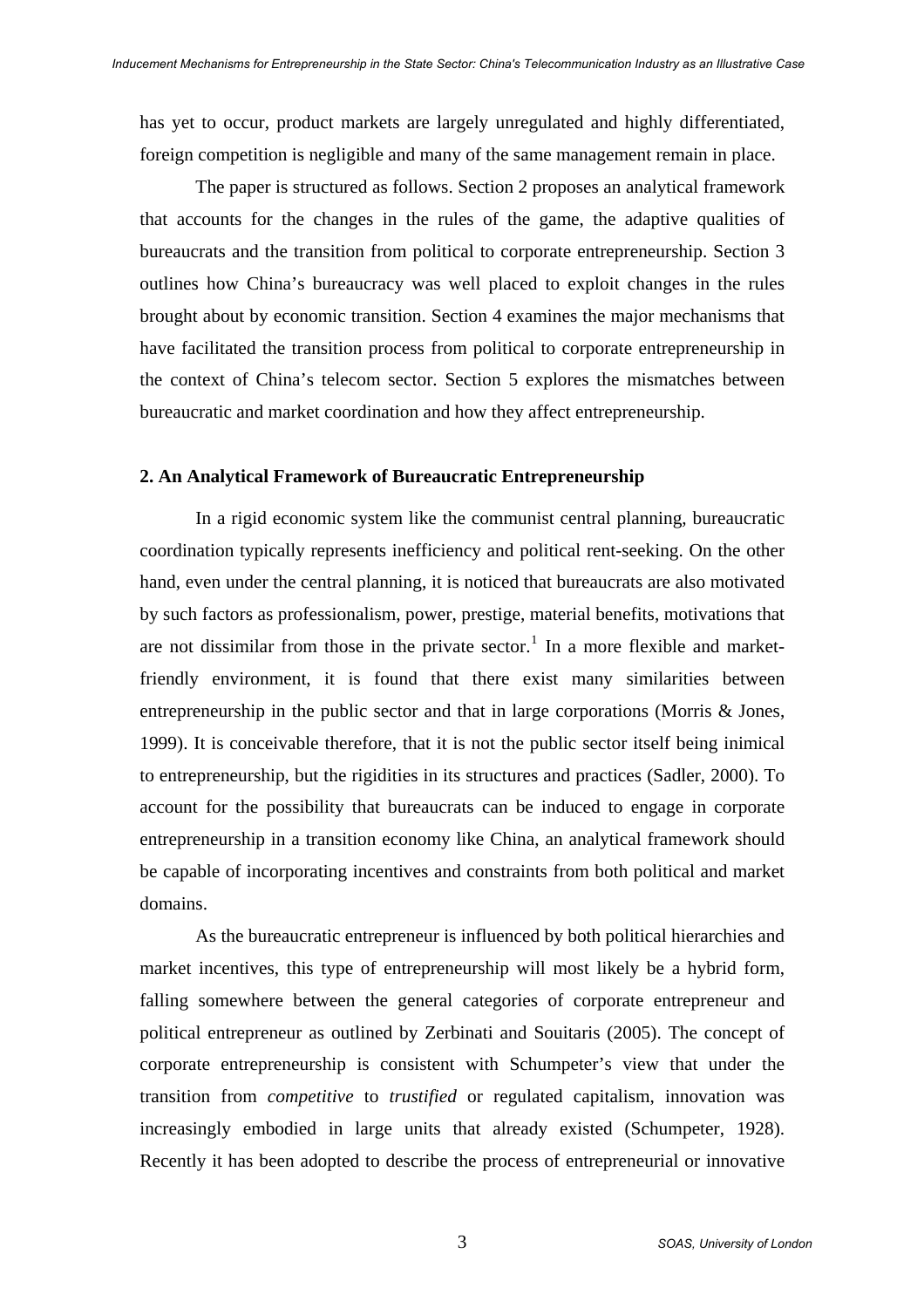initiatives within large firms (Hoskisson & Businitz, 2001). In contrast, political or public sector entrepreneurship has been described as the creation of value for citizens by bringing together public and private resources to exploit social opportunities (Morris and Jones, 1999). It is mainly concerned with public sector reforms and innovation within the public administration (Osborne & Gaebler, 1992), but also with the ability of public entrepreneurs to break rules, to manipulate public authority for private gain, and to seek power and self-promotion (Terry, 1998). Distinguishing between public and corporate entrepreneurship, Bellone and Goerl (1992) note that although public entrepreneurs are characterised by autonomy, vision, secrecy and risk taking, values not unlike those held by the corporate sector, these must be reconciled against the fundamental democratic values of accountability, participation, transparency and the public good.

Under market liberalisation, the bureaucratic entrepreneur is freed of many political constraints of the central plan, but still retains many of the characteristics of the bureaucracy. The loosening of state controls and the emerging market incentives combined with weak oversight and the limited market experiences of the bureaucrat, may result in bureaucrats behaving like "loose canons" as described by deLeon and Denhardt (2000). To exploit new market opportunities bureaucrats must necessarily engage in rule bending, a feature that Terry (1998) argues is inherent in the public entrepreneurship. Yang (2002) applies the term *double entrepreneurship* to explain the entrepreneurial behaviour of bureaucrats operating under uncertainty. On the one hand bureaucrats must be talented at identifying business opportunity, on the other they must be talented at exploiting institutional weakness. In this regard, the bureaucratic entrepreneur has much in common with social entrepreneurship. Social entrepreneurs aim to create social value (in contrast to corporate value) by recognising opportunity, employing innovation, tolerating risk, and refusing to be constrained by the availabilities of resources (Peredo & McLean, 2006). Accounting for these, it is desirable to shift the focus from the constraining nature of institutions typically associated with economic transition, towards understanding how institutions enable actions of, or create opportunities for those who understand them (Bruton & Ahlstrom, 2003).

If as established, bureaucrats possess entrepreneurial capabilities, then a transition from political to corporate entrepreneurship is feasible. Because entrepreneurship is a firm-specific resource (Mosakowski, 2002), it can survive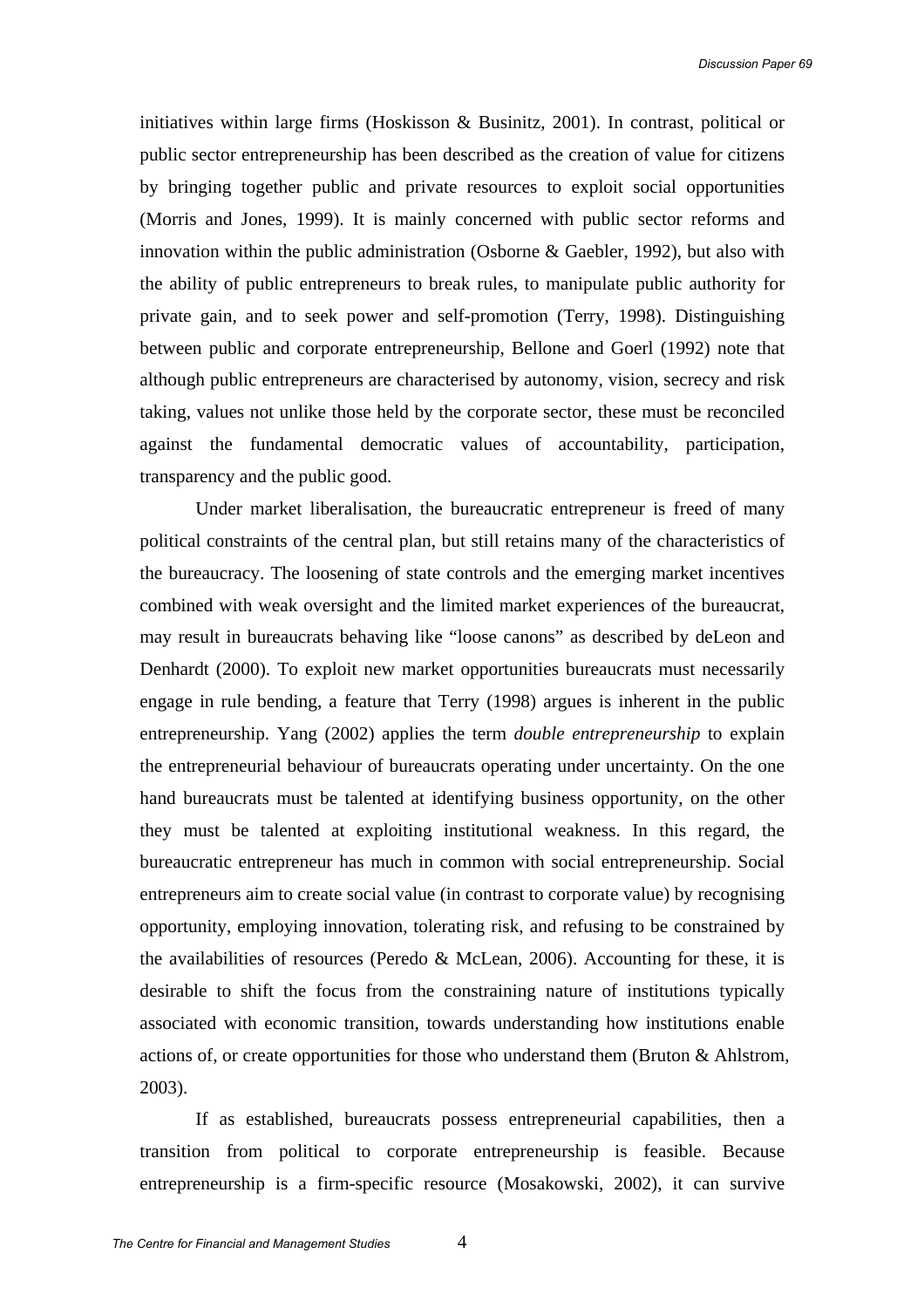product market changes and be applied in new contexts (Wernerfelt, 1997). Similar to the way in which large corporations offer opportunities for innovation (Chandler, 1977), large SOEs would also offer such opportunities. Both types of organisation are characterised by formalised hierarchies, competing stakeholder groups, long standing norms and cultures and well-defined financial controls (Morris & Jones, 1999). The factors that motivate management in both organisations are not that unlike. Under both organisational structures, management benefit from a high level of job security, low levels of personal responsibilities and access to large pools of resources (Morris & Jones, 1999; Sadler, 2000).

Nevertheless, changes in institutional rules brought about by economic transition also create the potential for mismatches. These refer to the mismatch between the political skills and motivations of management and those demanded by the market mechanism. Uncertainties in property rights and weak institutions result in the dynamic commitment and time inconsistency problems (Berglof & Roland, 1998; Kydland & Prescott, 1977). These refer to the discretion of principals to re-optimise their policy choices when they deem necessary, and the de-facto discretion of agents to respond opportunistically. Given Baumol's (1990) prediction that the pay-off structure imposed on entrepreneurial activities by the society guides the direction of entrepreneurship, the presence of opportunism increases the prospect of entrepreneurship being directed towards unproductive rent-seeking activities. The commitment and time inconsistency problems can however be mitigated by subordinating to more credible monitoring mechanisms outside the home jurisdiction and to self-regulating mechanisms which bond agents to higher standards of corporate governance (Sun & Tobin, 2005). They can also be mitigated through other channels such as organisational learning and knowledge dissemination.

The analytical framework we adopt for this research is outlined in Figure 1. It incorporates both the changing institutional rules and the inducement mechanisms that facilitate the transition process towards corporate entrepreneurship. It suggest a more adaptive and incremental transition from political to corporate entrepreneurship. It recognises the constraints of weak institutions on entrepreneurship and also how these might be overcome. At time *t*-1 bureaucrats face the incentives of political entrepreneurs. State supervision and hierarchical structures imply moderate incentives for both productive and unproductive (rent-seeking) entrepreneurship. Changes in the institutional rules facilitate the transition from the political to the bureaucratic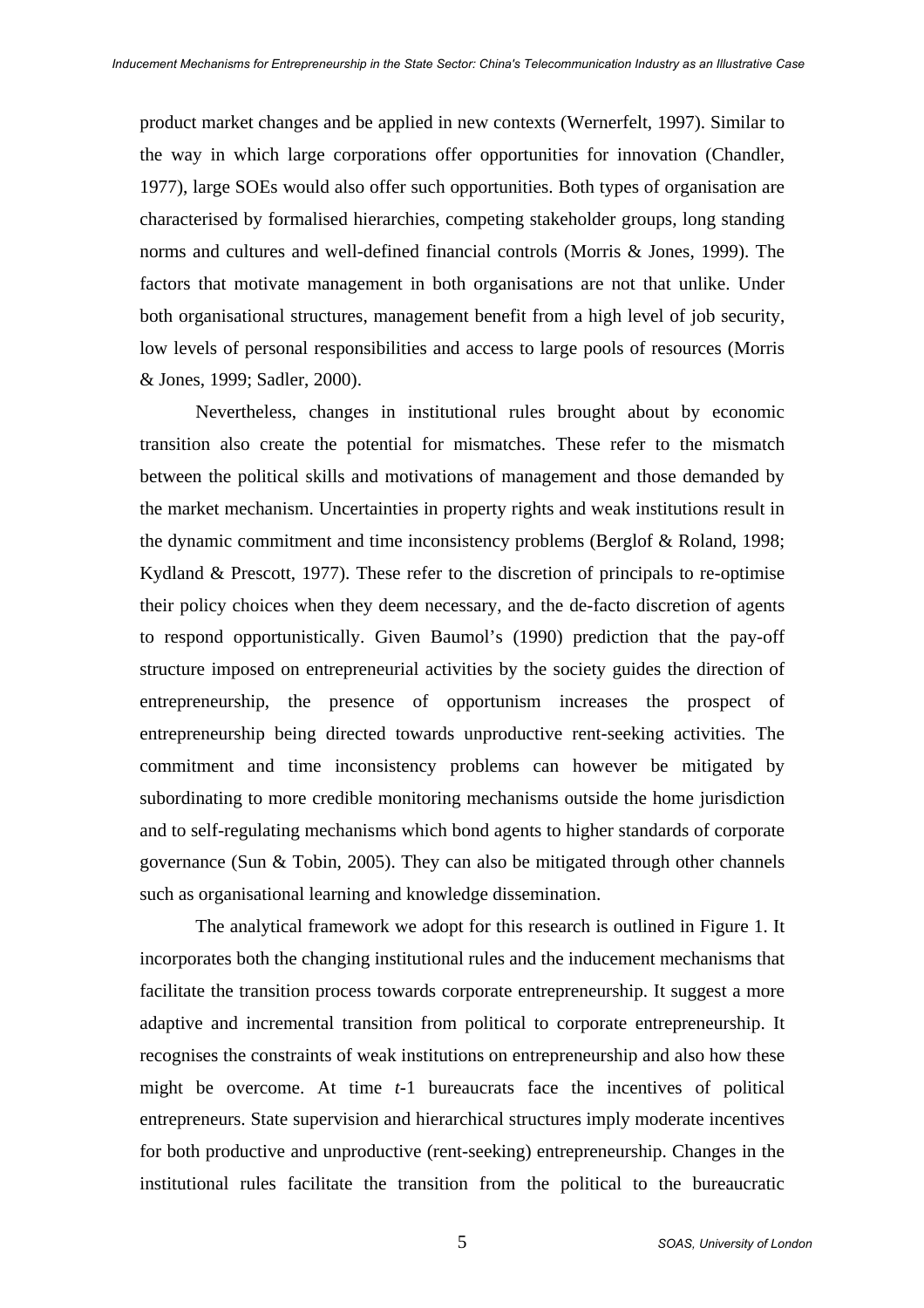entrepreneur. These changes include permissions for new entries, the imposition of harder budget constraints, price liberalisation, preparation for privatisation, and partial privatization. At time *t* political and market coordination coexist. Institutional uncertainties and opportunism result in high incentives for both productive and rentseeking entrepreneurship. Dependent on the strength of inducement mechanisms and the commitment of bureaucrats to knowledge, learning and the adoption of better standards, a full transition may be made to corporate entrepreneurship at *t*+1. In the absence of such transition, management may continue to behave as bureaucratic entrepreneurs, displaying hybrid characteristics of political and corporate entrepreneurship. *(See Figure 1- p.24)* 

#### **3. The Political Economy Context of Bureaucratic Entrepreneurship in China**

In China the concept of the bureaucratic entrepreneur becomes undoubtedly more complex due to the constraints imposed by the political system, particularly the role of the Chinese Communist Party (CCP). Traditionally SOEs provided the party with control over a wide range of economic activities including the welfare provisions to their own workers. They also provided the party with a means to reward loyalty. The transition to a market economy created many difficulties as traditional values and beliefs instilled by the communist system are replaced and modified by the market experience (Zhuplev & Shein, 2003). It challenged the traditional power of the party and its role in the economy. Bureaucrats had the option to adjust. While China's bureaucrats were often viewed as resistant to change, the intertwining of party and bureaucracy limited their discretion (Ma, 1990). Compliance with the leadership's long-term goal of modernisation and the ability to adapt, were seen as instrumental in the survival of the bureaucracy.

Viewed from another perspective, China's bureaucrats were already well equipped to respond to changes in the market place. Despite the legacies and constraints of central planning, bureaucrats were in a unique position to exploit changes in the motivational state of their enterprises. "Their lifetime experience of thinking strategically and mobilising people in complex institutions was a valuable weapon for the construction of an effective market-oriented business organisation" (Nolan, 1998:77). The institutional and resource constraints imposed by central planning had long taught bureaucrats to be more innovative. Bureaucrats trained in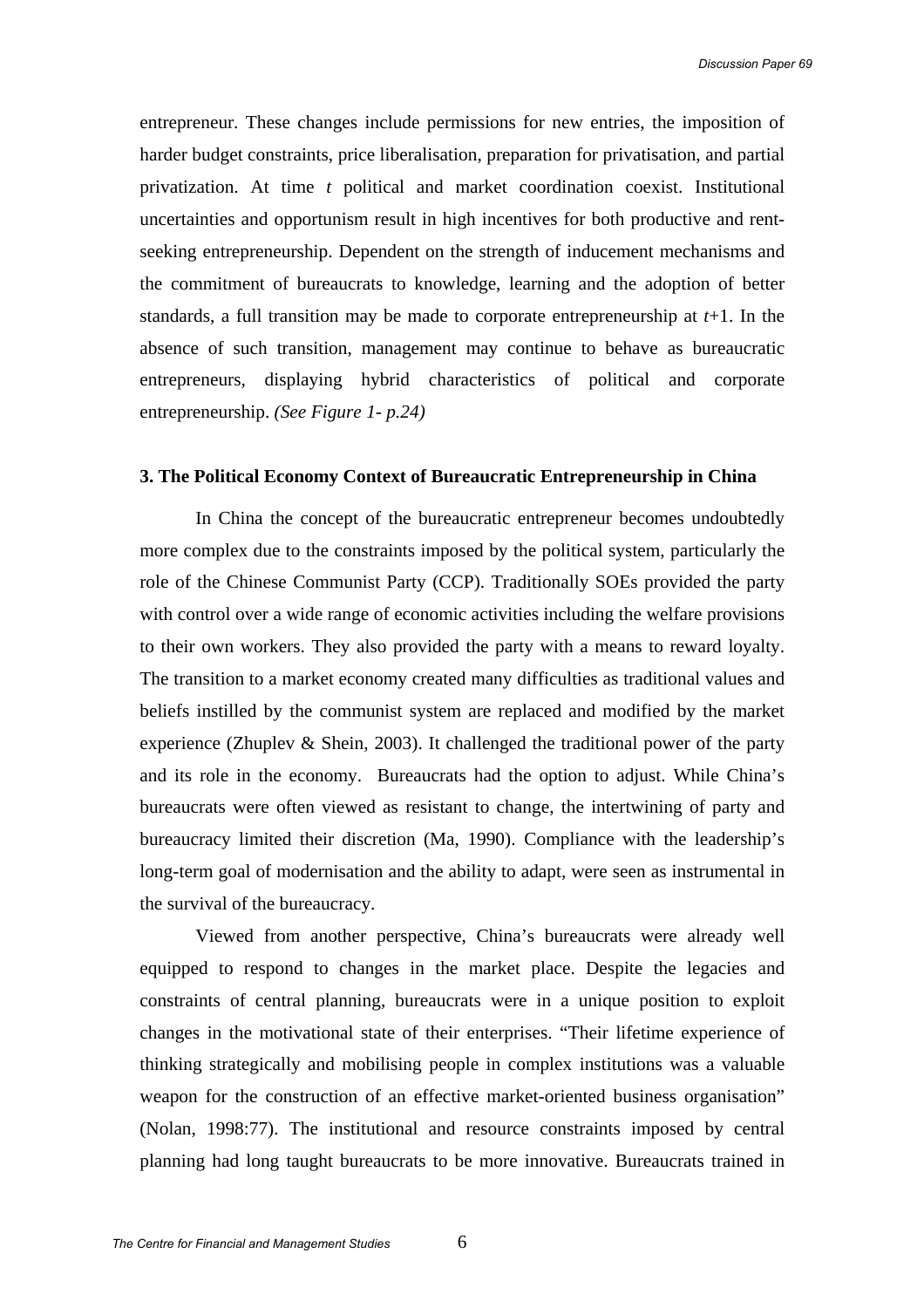the tradition of Maoist self-reliance were highly innovative when needs required. In accounting for the success of industrialisation during the period 1949-1976, Hsueh and Liu (1980) present survey evidence to show that innovations did come from below, and were outwardly diffused. They observe that "the bold pragmatic enterprise management that permeated the economic units at the lower level epitomised the spirit of China's industrialisation" (ibid: 34). Rawski (1975) notes that in the 1960s, "only the unanticipated flowering of innovative capacity of older machinery producers" prevented industry from being unable to cope with demand shifts too great to be solved by foreign trade alone. The anti-capitalist ethos of the Cultural Revolution disrupted this emerging entrepreneurial spirit. Yet the substantial shrinkage of foreign inputs during this period forced enterprises to pioneer techniques of their own invention, a move that contributed to the establishment of a substantial indigenous technological base (Chen, 1978). In the telecom sector, the early development of non-integrated networks by individual government departments was a product of a culture of self-reliance, which encouraged individual departments to expand their own networks (Mueller & Tan, 1997).

 Paradoxically, enterprise management that survived the Cultural Revolution were in fact highly talented entrepreneurs. Progress in industrial production and foreign trade achieved during this chaotic era are testimony to this.<sup>[2](#page-21-1)</sup> As a result, selfreliance and the ability to solve complex tasks with limited resources became key features of management. These experiences are illustrative of resource-based theories of the firm, which by focusing on the experiences and skills of management help explain long-lived variations across firms that cannot be explained by market conditions alone.

Let us now focus on the telecom sector. The telephone in China had long been regarded as a symbol of political status. Prior to economic reforms, the luxury of a residential phone was only made available to senior government and military officials as it represented a symbol of political status rather than as a commercial service (Xu & Pitt, 2002). Up to the early 1990s, owning a telephone commanded luxury status. Almost a decade later, the status of the phone had changed dramatically (Table 1). There are strong social, political and economic incentives underpinning this growth. From a political perspective, the growth of the sector signified the achievement of important development and social objectives. In the grand scheme of things, the direct financial benefit might be the smallest part of the overall contribution of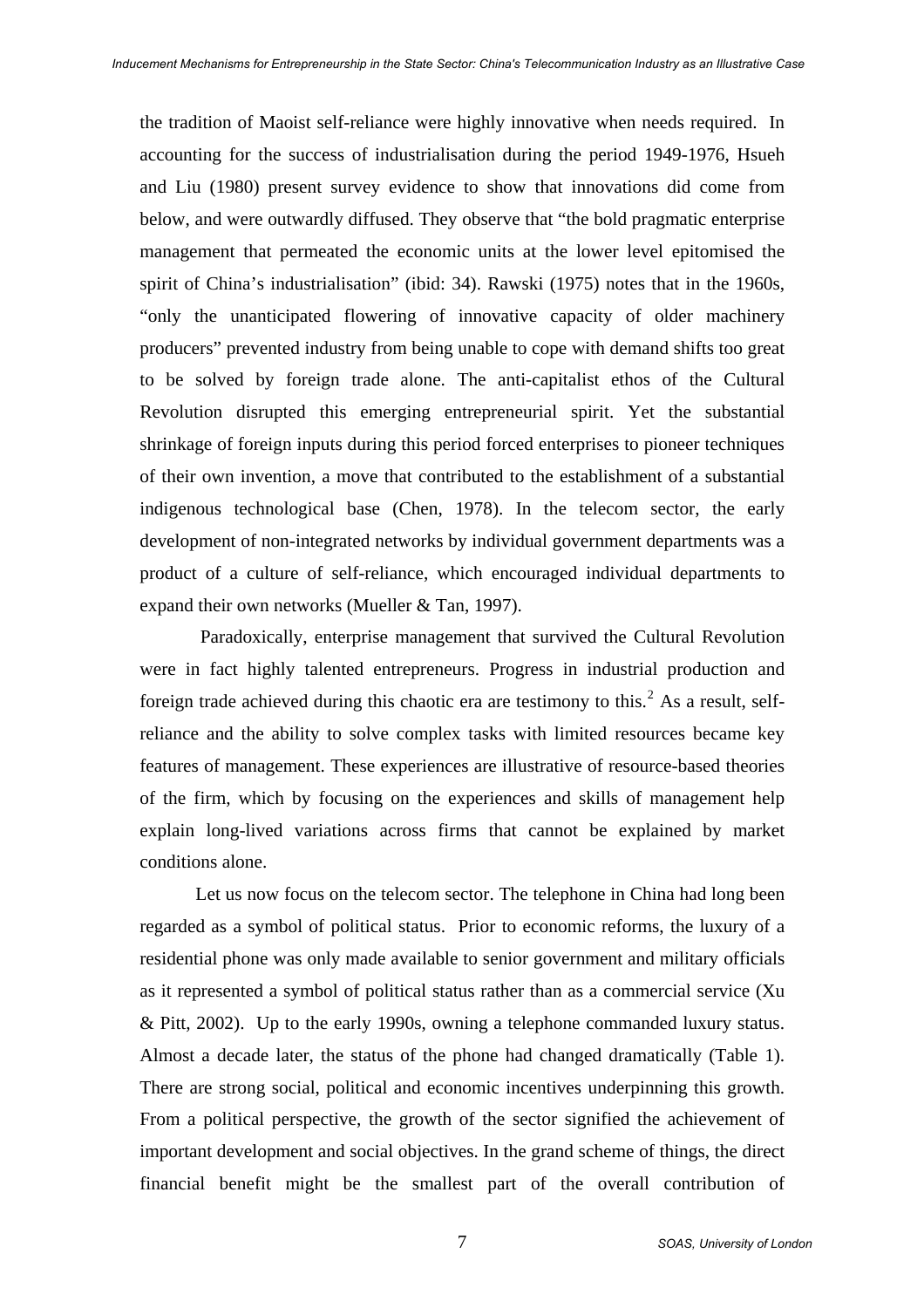telecommunications to an economy and a society (Bates, 1997). From a social and political perspective, telecommunications provide more efficient means of communications and access to geographically remote areas and thus increase the information services available to the public. From an economic perspective, this increases efficient communication and facilitates data transmission, thereby removing significant bottlenecks to economic growth. $3$ 

Growth has been most impressive in the mobile telecom sector (Table 1). There are a number of reasons specific to the development context that helps explain this growth. The prohibitively expensive cost of a landline and the practical difficulties of extending a fixed line services to large sections of rural China have made the mobile phones a more realistic option. During the early 1990s the cost of installing a fixed telephone line could reach around US\$900 in Beijing and US\$500 in Guangzhou (Ure, 1997). Despite such high prices Ure (1997) reported a surprising willingness of customers to pay these amounts. Such pent up demand provided ideal conditions for enterprises to exploit. Both China Mobile and China Unicom, the two state-controlled mobile phone operators have competed vigorously to win new customers. Figure 2 illustrates how both firms have engaged in heavy price discounting in order to increase subscriber numbers. In addition, the state-owned fixed line provider China Telecom has attempted to break into the market by using the Personal Handy Phone System (PHS), a technology that exploits weak regulation by "piggybacking" on the networks of the existing two providers. PHS is a fixed wireless service, which enjoys price advantages over mobile phones and as it is technically not a mobile service it does not require a license.<sup>[4](#page-21-1)</sup> PHS has proved particularly popular in lower income areas outside larger cities where mobile coverage is limited. This has put further competitive pressure on the margins of mobile phone providers.

It would be less informative to assess the achievements of China's stateowned telecom enterprises in isolation from other developing countries. India offers an interesting "most similar nation" reference to measure China's progress (Ragin, 1987). During the 1980s China and India had low but roughly similar rates of telecommunication penetration (Table 1). Both countries faced many similar challenges in achieving telecoms diffusion including glaring inequalities, corruption and a large rural population (MacFarquhar, 2005). Furthermore, India's major telecom providers are also state-owned. However, China has achieved far higher growth rates over a longer period of time. Of many factors contributing to this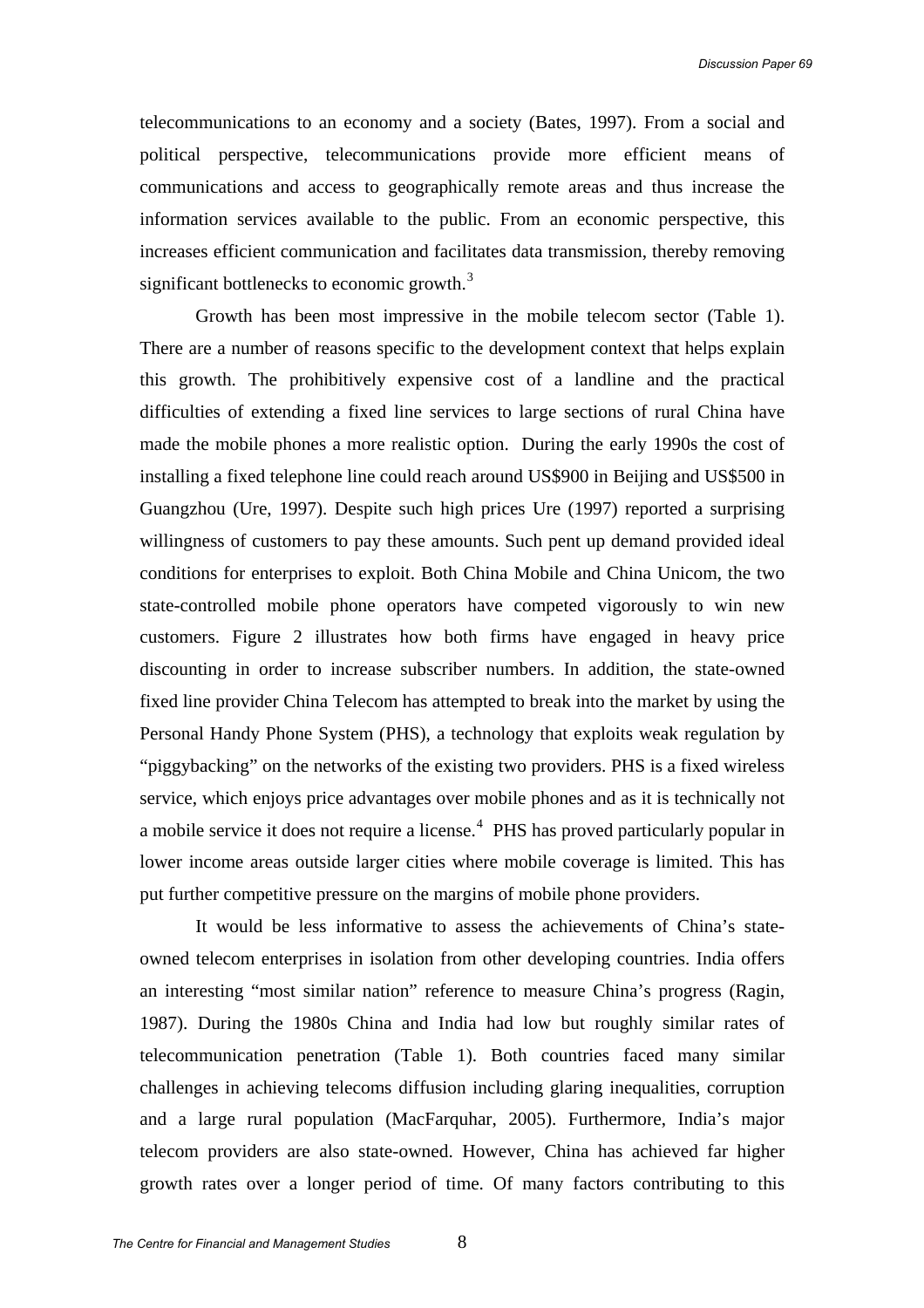disparity, the leading one might be the difference between regulatory environments and levels of competitive incentives. In India, the regulatory efforts to permit new entries and promote competition have progressed much slower, in part due to a political process that demands consensus from various interest groups. A lack of competition has translated into lower service diffusion and higher cost (Chandra *et al*, 2006).

# **4. Major Inducement Mechanisms for Entrepreneurship in China's Telecom Sector**

China's reform process created the nurturing ground for bureaucratic entrepreneurship. Bureaucrats managing SOEs were for the first time faced with the rigours of market competition. They were also allowed retain pre-reform resource advantages and apply them to earn economic rents. Reform also introduced important inducement mechanisms that created the potential for corporate entrepreneurship (Figure 1). In the absence of a system of independent prudential regulation, partial privatisation through international listing provided more credible monitoring by regulatory bodies and capital markets outside the home jurisdiction. Preparation for international listing reduced information asymmetries and standardised property rights. It also acted as a *de facto* credible commitment to productive entrepreneurship. Exposure to international best practices created opportunities for knowledge assimilation and learning. This section examines the major mechanisms that have facilitated the transition process from political to corporate entrepreneurship in the context of China's telecom sector, with an emphasis on how market disciplining through international listing provided a catalyst for innovation.

#### *New Entries and Competition*

The first important organisational reforms came in 1994, with the separation of the regulatory and operational functions of the MPT. Prior to this separation ministries constructed their own dedicated telecommunications networks, which grew so large that by the 1990s they created significant coordination problems for the MPT (Mueller & Tan 1997).<sup>[5](#page-21-1)</sup> This development of what were largely non-integrated networks was a product of historical institutional conditions. Mueller and Tan (1997) note that the administrative structure fostered a culture of self-reliance. The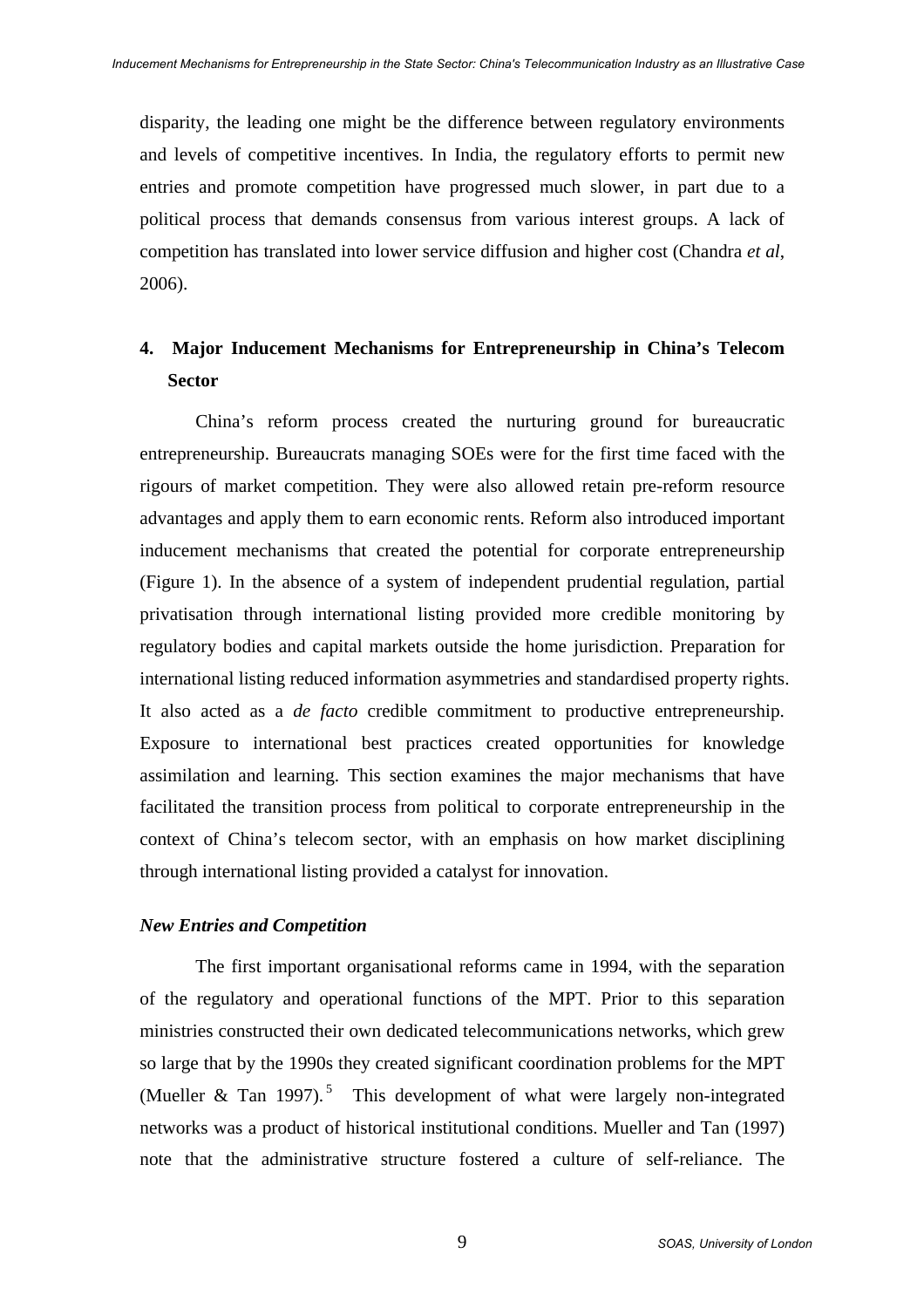unregulated growth of these networks was no doubt facilitated by the passive nature of the MPT and its failure to adequately finance the development of a national network. In this regard the second significant event in 1994 was the State Council's decision to officially allow other ministries to enter the telecommunications market and to conduct open competition. This led to the establishment of *Lian-Tong* (Unicom) by three Ministries of Electronics, Energy and Railways and *Ji-Tong* by the Ministry of Electronics Industry. Such a set up, involving complimentary networks with the potential to develop into competing networks, had obvious advantages for countries such as China that are short on switching and transmission capacity (Ure, 1997). More significantly it set the scene for competition that was to ultimately prove highly beneficial to consumers and especially to those live in rural areas of China.

The MPT itself also underwent important restructuring. The regulatory functions of the MPT, along with the Ministry of Electronics Industry and parts of the Ministries of Radio, Television and Film, were reorganised into a new ministry, the Ministry of Information Industry (MII). The operational side of the MPT, the Directorate General of Telecommunications (DGT) officially registered itself as a corporation, which become known as China Telecom in 1995. Although an impressive restructuring, Xu and Pitt (2002) note that China Telecom remained an administrative agency as it did not actually provide any telecommunications services itself. Instead it was the provincial Post and Telecom Administrations (PTAs) who provided telephone services under the brand name of China Telecom. As the DGT did not own any assets itself, provincial PTAs enjoyed considerable autonomy from the centre. Moreover, the MII, fearful of missing out on the booming telecom sector, retained a vertically integrated relationship with China Telecom. As a result the MII continued to be in a position to compete with the enterprises it was supposed to regulate. This role conflict undermines the credibility of the regulator.

This new institutional arrangement clearly differed from the western understanding of "market competition" and "liberalisation". New enterprises such as Unicom and Telecom were not private operators and represented a standardisation of the interests of political ministries before them. The new structure was a product of political competition between government bureaucracies over economic turf (Mueller & Tan, 1997). It did however create a market structure that was conducive to competition between state-owned telecom enterprises. Loose regulatory structure provided bureaucrats who already enjoyed significant autonomy the incentives to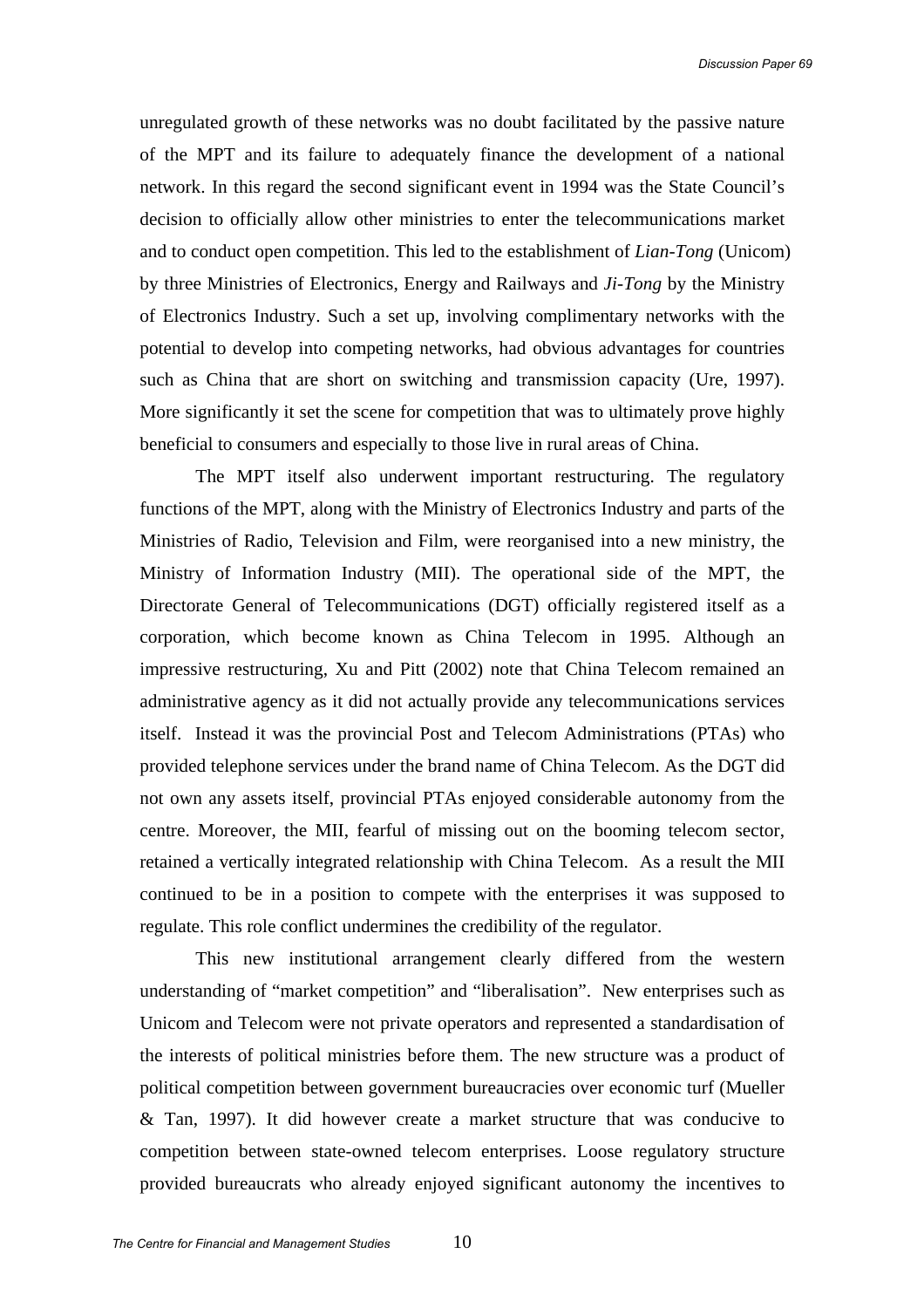overcome political and institutional bottlenecks. Increasing market opportunities resulted in telecom enterprises becaming more entrepreneurial, further undermining the ability of the MII to function as an impartial regulator. In this manner, an absence of impartial market regulation did not prevent bureaucrats responding to market signals.

#### *Over-riding Political Goal of Modernization*

Two political motivations were important in cutting the cords between ministry and enterprises. The first involved political efforts to overcome bureaucratic resistance to reform. The second involved improving the economic incentives for enterprise management. The MPT had a long history of control over the telecom sector. Although market reforms challenged this dominance, early regulatory policies appeared to focus on ensuring its own political survival. These included anti-foreign ideologies, political disputes with other ministries and favouritism towards China Telecom, which the ministry viewed as its personal property. Wu Jichuan, the first head of the reorganised MII, rose through the ranks of the communist party as a central planner. Mr. Wu headed up the MPT, the forerunner to the MII, and was regarded as an intelligent political player in the battles for promotion at the communist party.<sup>[6](#page-21-1)</sup> Unicom, as a competitor to China Telecom, initially found itself competing against the MII with the head of the regulator once being quoted as saying that he not only wanted to strangle Unicom but also to bury it deep.<sup>[7](#page-21-1)</sup> The MII tried to frustrate attempts by Unicom to use US technology supplied by Qualcomm, an American network provider, alongside the European standard favoured by China Telecom. [8](#page-21-1) It took the intervention of Premier Zhu Rongji to secure the deal, suggesting that the political goal of modernisation took precedence over bureaucratic relationships. The intervention of Premier Zhu was also significant in that it lessened the political mandate enjoyed by the MII.

#### *Imposing a Hardening Budget Constraint*

The establishment of China Unicom was also important as it undermined the funding monopoly enjoyed by China Telecom and the MPT (later on MII). Local governments were keen to fund the establishment of telecom networks to their region, and so in the past they provided funding with little concern over return. The entrance of Unicom changed this norm as local governments now had a choice over the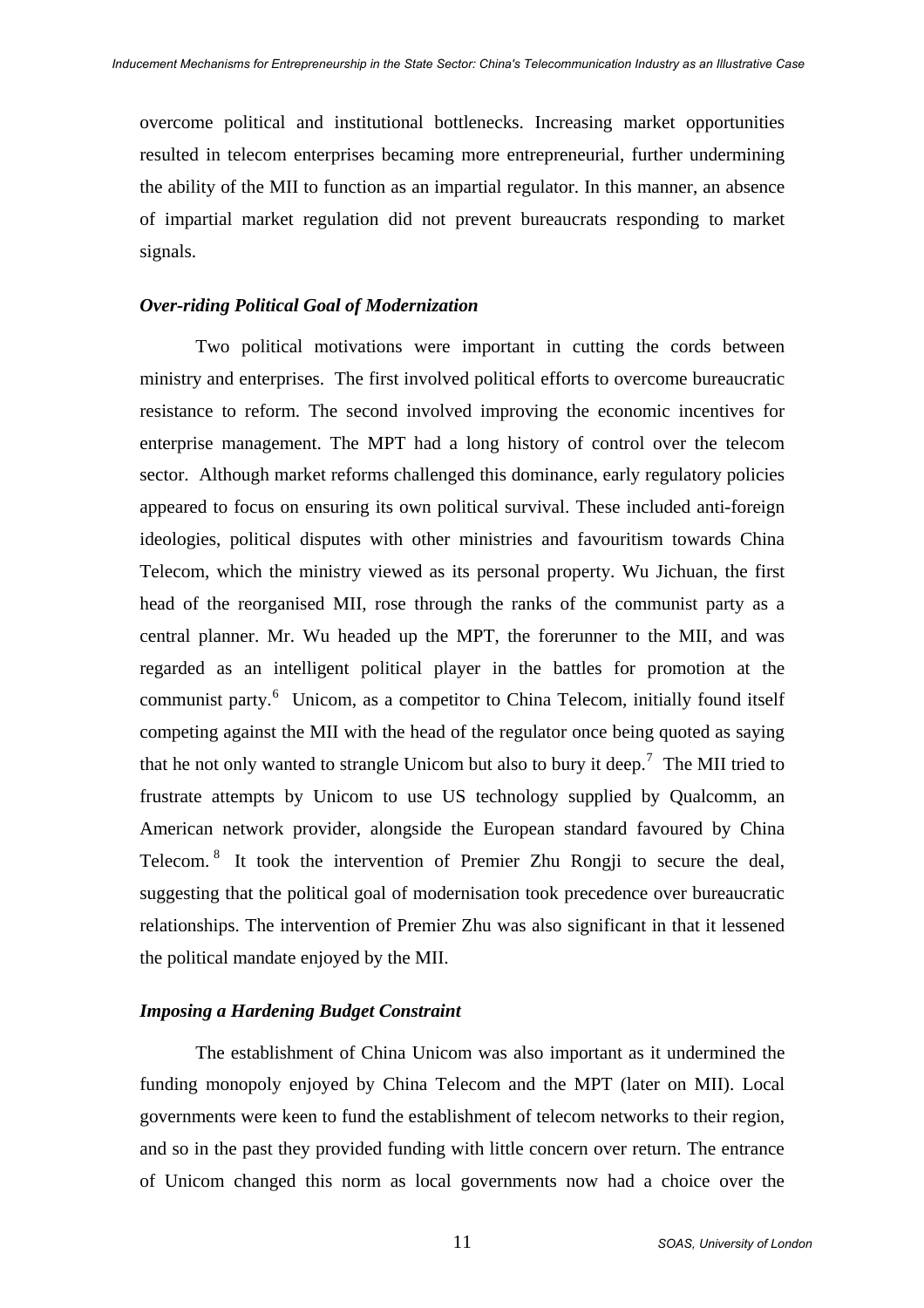allocation of funds. The period between 1994 and 2000 witnessed less foreign government aid and an ending of soft loans and cost-free government allowance to the sector (Xu & Pitt, 2002). As a result both China Telecom and China Unicom had to look elsewhere for funding. China Telecom took the lead by establishing China Telecom (HK) in September 1997, which was subsequently listed on the stock exchanges of Hong Kong and New York. The entity was renamed China Mobile (HK) in 2000 following the restructuring of China Telecom's Mainland operations. After the termination of a troublesome joint-venture scheme in 1999, Unicom followed a similar route. In June 2000, China Unicom (HK) listed on the Hong Kong and New York stock exchanges.

#### *State Hierarchies to Hong Kong Red-Chips*

The international listings of China Mobile and Unicom provides an example of how SOEs organised along political hierarchies and with limited market experience, could be provided with the necessary incentives to exploit resource advantages in response to market opportunity. A Hong Kong listing standardised the relationship between China Mobile and China Telecom, while allowing China Mobile to retain many of the pre-reform regional networks and management. Its new majority shareholder was China Mobile (HK) Group Limited, which held approximately 75 per cent of the company's equity through China Mobile Hong Kong (BVI) Limited. In October 2000, it completed a strategic alliance with Vodafone Group Plc. Although Vodafone's intentions in China were less clear, the two companies agreed to share management, human recourses and certain network technologies. The strategic alliance added another independent director to the board bringing the proportion of independent directors to 25 per cent (3/12), compared with 20 percent (2/10) in 1997.

For China Unicom there was an obvious and compelling monetary incentive in completing an international flotation. In challenging the dominance of China Telecom, it had run up debts of approximately RMB 20 billion and run down available cash to RMB 6 billion. $9$  The capital-intensive nature of the telecom industry meant that one of its prime objectives in listing was to tap international capital markets. Despite its financial problems, the company completed a highly successful IPO on the New York and Hong Kong stock markets in June 2000.<sup>[10](#page-21-1)</sup>

Simply focusing on the immediate capital inflow may overlook the long-term "transformation" benefits of listing. A director at Unicom noted that domestic debt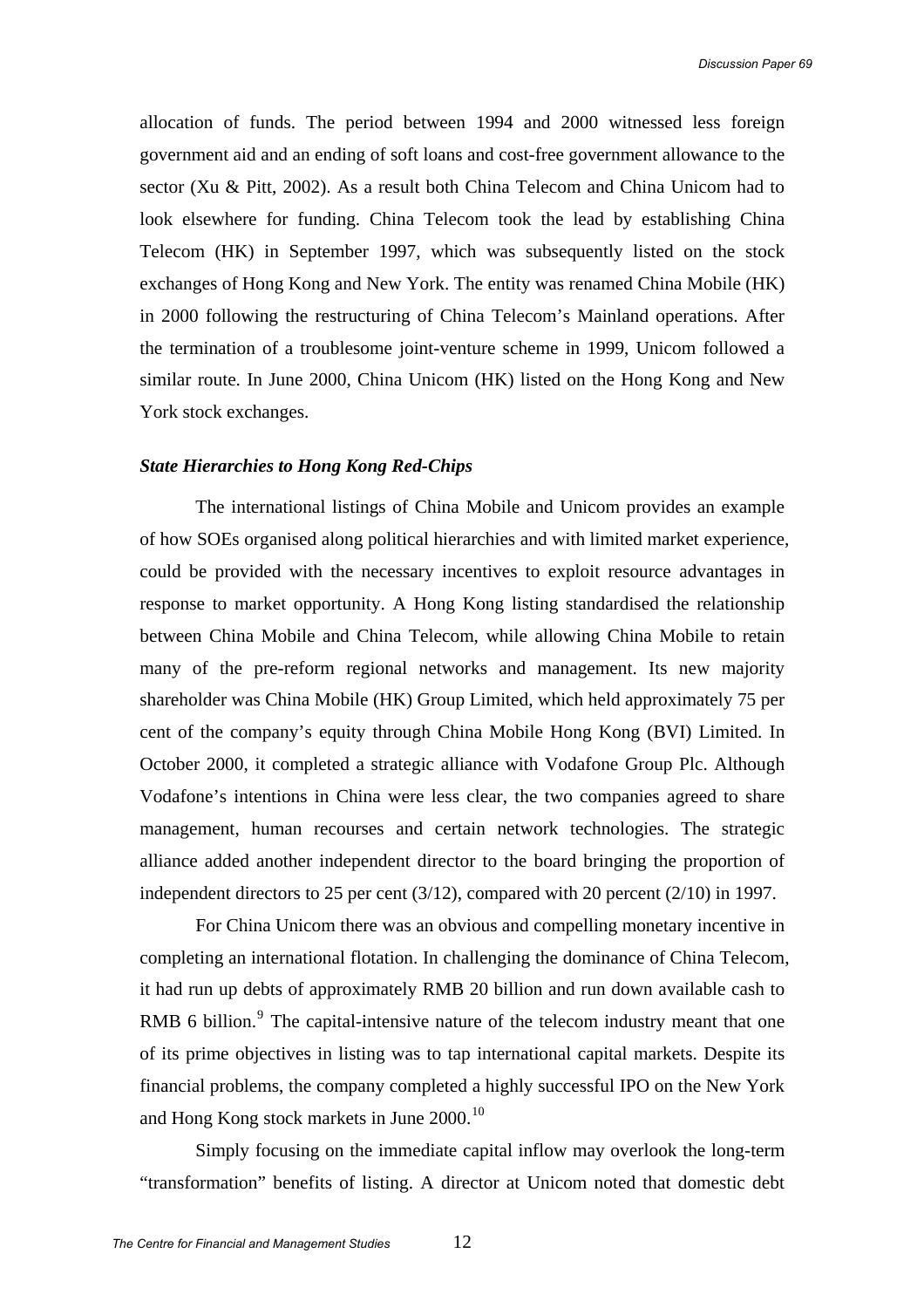levels were generally high and, as a consequence, domestic sources of finance are becoming more expensive to come by.<sup>[11](#page-21-1)</sup> Traditionally SOEs relied on the state banking system. This is changing and there is now a greater emphasis on alternative sources of funding. Internationally, the costs of debt financing are comparatively lower. International listing makes it easier to enter international debt markets. It puts in place the groundwork for credit ratings, as there is already significant information in the public domain.<sup>[12](#page-21-1)</sup> Moreover, the IPO process, credit rating and technology transfer are all interlinked. Although international technology can be purchased, entering an international partnership offers access to a much more sustainable source of proprietary technology. A company with an international listing is likely to more concerned about its reputation and therefore less likely to engage in potentially damaging intellectual property disputes.

#### *Commitments to Better Practices*

If the IPO was solely for funding purposes, this could easily have been achieved on the domestic market. Instead Unicom opted to list in both Hong Kong and the US, citing the benefits of exposure to international standards and shareholders as a key motivation.[13](#page-21-1) The global mix of investors created a type of dynamism within the firm. A company with plans to list must become more transparent and efficient. Market monitoring forces the company to ensure that transparency and efficiency are maintained.

An executive director best sums up how international listing overcomes the commitment problem in the statement that "before listing you could do all kinds, regulation was not stringent. *Now you can't just do it your way.* Listed companies also have an expectation to perform." <sup>[14](#page-21-1)</sup> This expectation has resulted in both companies behaving more in line with international industry peers. Both China Mobile and Unicom have adopted quarterly reporting. Unicom introduced this in 2003 as an internal move designed to further strengthen the company's commitment to improving corporate governance. There is no regulatory requirement to do so. Unicom also updates monthly subscriber statistics on its website. As both companies are also listed on the New York stock exchange, they must also comply with the Sarbanes-Oxley Act. For Unicom, these requirements are doable, but not always practical. It regards compliance as a useful learning and generally positive experience.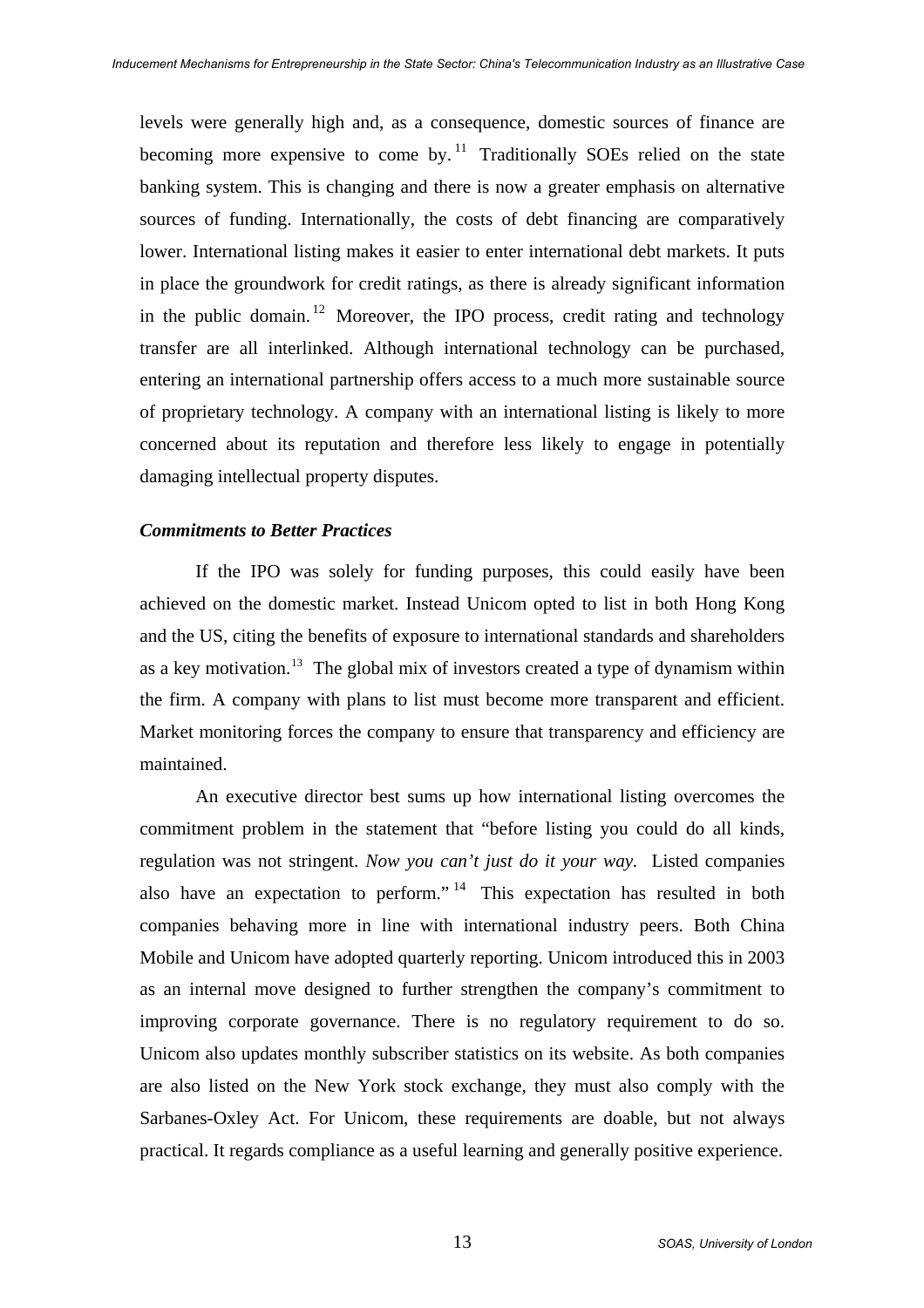#### *Organisational Learning*

A more subtle benefit of international listing to bureaucrats was how it facilitated organisational learning. In terms of technological competence, China Mobile and Unicom were more than capable. A majority of executive directors at China Mobile spent the early parts of their careers at the MPT and PTAs and had little difficulty with the technologies necessary for mobile telecommunications. More urgent was the need to copy and learn from international management practices. An executive director noted, "in terms of the IPO and internationalisation process, a higher level of managerial skill is what matters more than technological ability".<sup>[15](#page-21-1)</sup>

Traditionally SOEs tend not to hire managers from outside China. Market developments have witnessed a departure from this practice. For example, nonmainlander/non-party affiliates have been appointed at executive director level. The international mobile phone company Vodafone fills one of the independent director positions at China Mobile. In 2004, four out of ten directors at Unicom were independent. Two of them were US passport holders. The company noted that directors have become more cautious about what they sign off on, particularly in the aftermath of the Sarbanes-Oxley Act. The function of the independent directors has also changed from fulfilling a pure monitoring function to offering a vital source of independent advice to the company on business strategies.

#### *State Connections and Market Monitoring*

A further example of how market and state coordination could be combined to achieve improvements concerned the issue of related party transactions. It has been common practice in China's state telecoms to list the higher revenue licenses first. Later the listed company acquires the lower revenue and less attractive licenses from the parent company. China Mobile listed with mobile licenses for two provinces, but has since bought 19 mobile licences from its parent company in four separate lots. This arrangement has allowed enterprises to leverage on organisational networks and connections. However, from a corporate governance perspective, these connections create concern over related party tractions. One fear is that enterprises engage in "window dressing" by listing the better licences first, later acquiring the lower revenue licenses for a high price using shareholders' funds.<sup>[16](#page-21-1)</sup> Provincial mobile licenses are transferred for a fixed price set by the MII. Since these are not sold at auction (as is the norm for European GSM licenses) it is difficult for shareholders to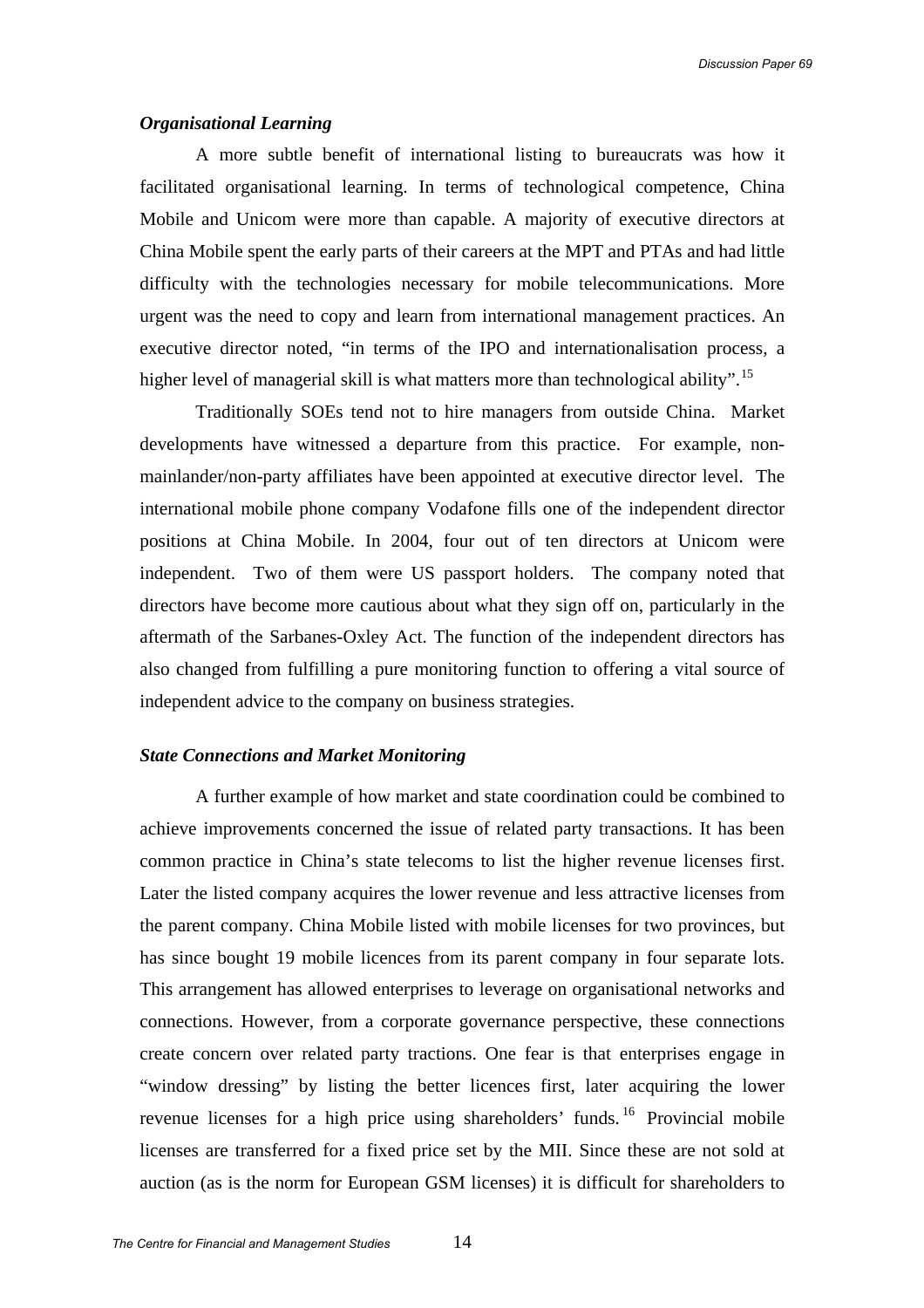determine the true level of discount or premium paid. China Mobile's purchase in 2004 of 10 licences in some of China's poorer provinces was reported at being priced at the lower end of their expected valuation.<sup>[17](#page-21-1)</sup> The process of transferring mobile licenses has been made somewhat more transparent by the listing regulations of the Hong Kong stock market. These require that all connected party transactions above a certain value must be disclosed to the stock exchange and voted upon by minority shareholders. Connected parties are not allowed to vote.

#### **5. Mismatches between Political Motivations and Market Incentives**

At face value the competitive behaviour of management at Unicom and China Mobile indicates a shift from political appointed bureaucrats to profit-seeking entrepreneurs. These improvements suggest that from an economic perspective China's bureaucrats are doing things right. Both enterprises have continued to win new markets by increasing subscriber numbers and cutting costs. Figure 2 illustrates how both companies have had to lower average revenue per user (ARPU) in order to win more subscribers. Unicom's transition has been particularly impressive. At the time of its IPO Unicom was managed by former bureaucrats, some of whom had backgrounds at the MII, it had a tarnished record of dealing with foreign investors and its financial position was poor.[18](#page-21-1) Unicom has also transformed the market structure from one of monopoly to competing oligopolies. Standard economic theory indicates that the public interest is better served when oligopolies are induced to compete rather than collude. Intense competition among oligopolies can lead price and output levels towards perfect competition. A comparison of prices (using Average Revenue as a proxy) and marginal costs for China Mobile and China Unicom indicates that competition is slowly pushing them closer to a convergent level more consistent with perfect competition (see Figure 3). Competition between different technologies has also been beneficial to the sector. China Telecom's use of PHS is an example. Although China Telecom's "bending of the rules" suggests an absence of regulation,<sup>[19](#page-21-1)</sup> it is also an entrepreneurial response to the demand for cheap telecom services. In the UK, early competition between the telegraphy and telephony sector worked similarly to promote the diffusion of services to large sections of the population (Bates, 1997).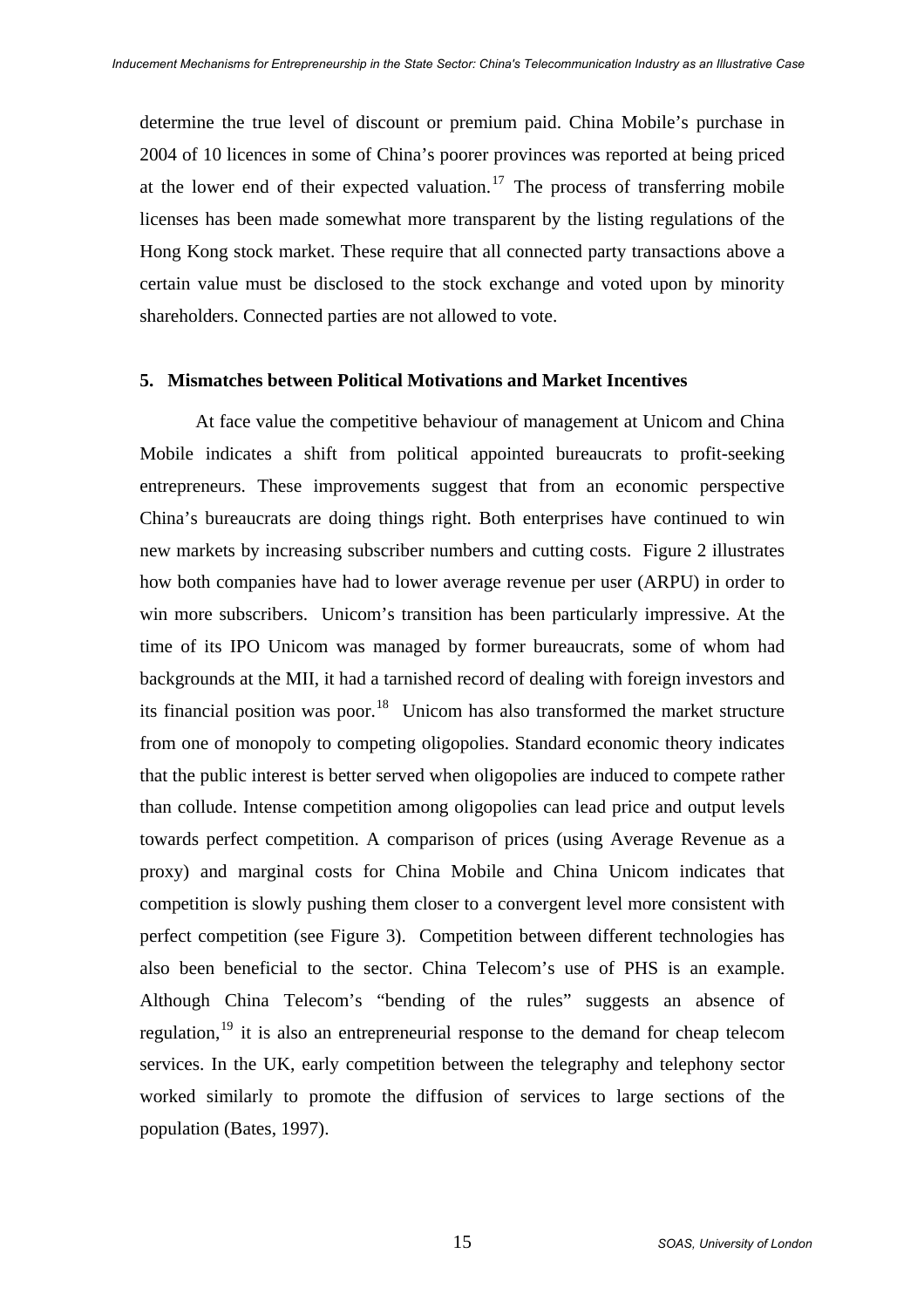However, the increased competition put management in an unenviable position, of which they have no previous experience. On the one hand they faced a growth market and as such it was natural to leverage on price advantages. Unicom noted that the market has developed so quickly that the easiest way to get market share is to cut prices. On the other hand management knew that tariff breaking and excessive discounting in a market with two major competitors and significant barriers to entry is not a good strategy for maximizing corporate value. In this type of market structure one would expect some sort of duopoly. Furthermore, international capital markets have become an increasingly important form of monitoring for management. Since listing, Unicom's international shareholders have continually stressed economic fundamentals over subscriber numbers.<sup>[20](#page-21-1)</sup>

The board of directors apparently recognise the need to focus on higher value added services. Senior management are somewhat mystified by the continued price competition, which seems to be going beyond their control. The big question for them is how to implement value-maximising strategies at the provincial level. The suspicion is that provincial management are less familiar with market benchmarks. Traditionally provincial level management were judged on such "political" criteria as how well they complied with the quantitative plan, and now they continue to be multitask agents accountable to both local governments and the corporate headquarters. From a political perspective what matters is the development and diffusion of phone services to as much of the population as possible. As such although profits are what matter at the board level, subscriber numbers may still be what counts at the local level. Consequently management at the local level often have an incentive to achieve quantitative subscriber based targets that they are more familiar with, in comparison with developing higher value-added services. The top management are aware of these problems. Unicom acknowledged that, "implementing strategy in a market like China is not any easy task; improvements need to be cascaded the whole way down the ranks". $^{21}$  $^{21}$  $^{21}$ 

Mismatches are further compounded by the political coordination of director appointments. A majority of executive directors at Unicom either currently hold, or have in the past held a senior position with the state-owned parent company (Unicom Group).<sup>[22](#page-21-1)</sup> Unicom's former Chief Executive, Wang Jianzhou is also Chairman and President of Unicom group. At China Mobile, a majority of directors hold senior positions at the parent and subsidiary companies, and the roles of Chairman and Chief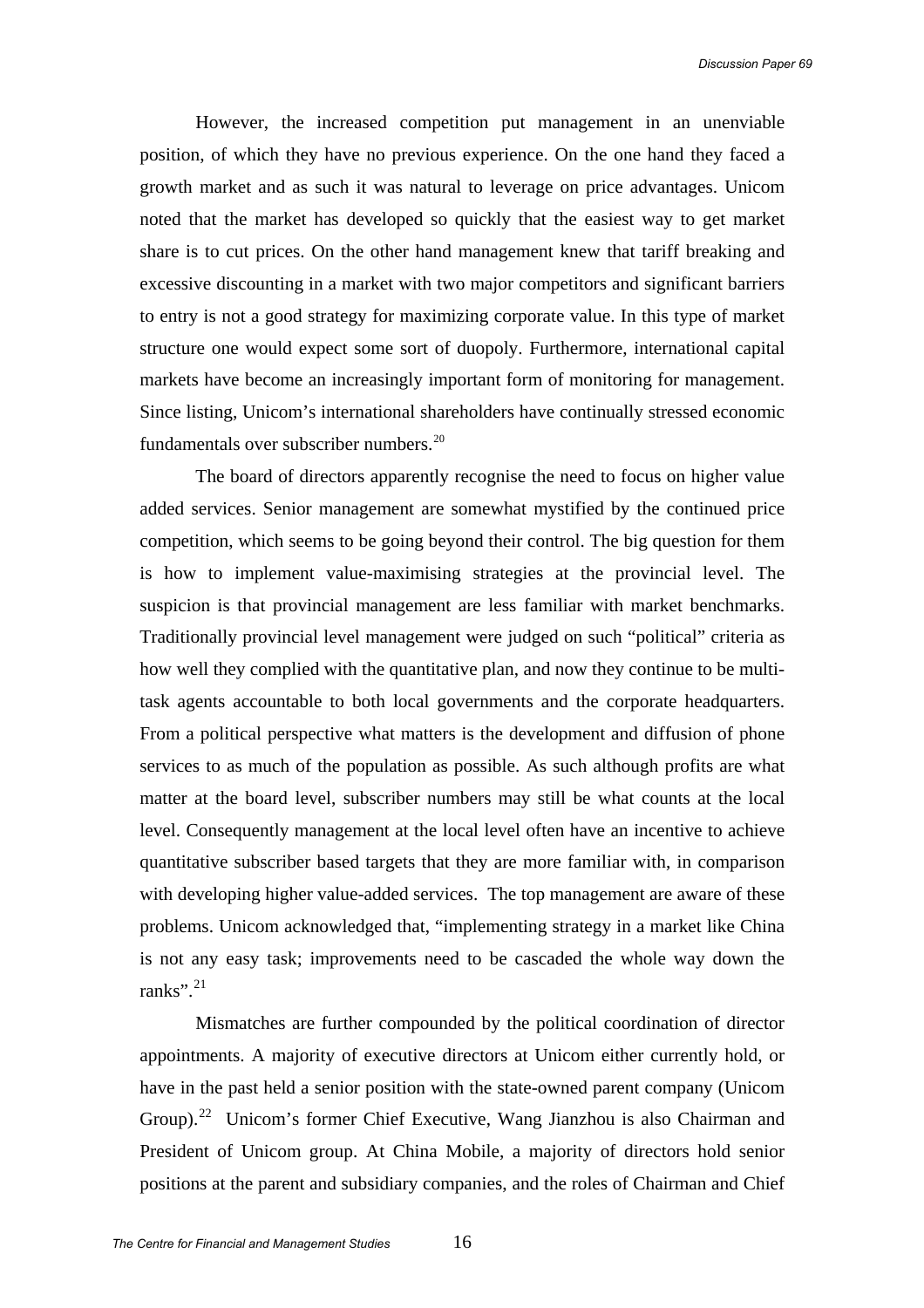Executive are not separate. The autonomy of these companies was further undermined in late 2004 when the government exercised its right to select management and simply swapped executives between China Mobile and Unicom in an attempt to reduce competition.<sup>[23](#page-21-1)</sup> This suggests that although state and market coordination can coexist, political incentives may sometimes override market incentives. When this happens, entrepreneurship resembles more the political than the corporate.

The experiences of China's mobile telecom companies indicate that although bureaucrats are not afraid to engage in corporate-style entrepreneurial activities, in the long-term the mismatch between promotion criteria and market incentive and the political mindsets inherited from the pre-reform era may hinder the transition process to full corporate entrepreneurship.

#### **6. Concluding Remarks**

China's approach to dismantling the rigid state bureaucracy in the commercial sector has differed markedly from that witnessed in many developing and transition economies. Rather than purging bureaucrats from managerial positions, China instead opted to make use of the entrepreneurial competencies of bureaucrats. Although not without its problems, this type of reform has achieved results that are seemingly counter-intuitive. Understanding this approach demands a departure from conventional understandings of entrepreneurship towards one that accounts for changes in the rules of the game and the adaptive qualities of commercial state enterprises and their management. In recognition of this demand, this paper first calibrates an analytical framework that incorporates the constraints of weak institutions and emphasizes the incremental nature of the transformation process from political to corporate entrepreneurship. It highlights the importance of the inducement mechanisms for the transformation, which include permissions for new entries, hardening budget constraints of state-owned commercial entities, price liberalization, international listing, and further privatization.

By examining the process of entrepreneurship development in China's telecommunication sector, the paper illustrates how firm specific resources, the intertwining of party and bureaucracy, and the market-based incentives have promoted positive adjustments, allowed bureaucrats to overcome institutional constraints, and enabled them to identify areas they can pursue productive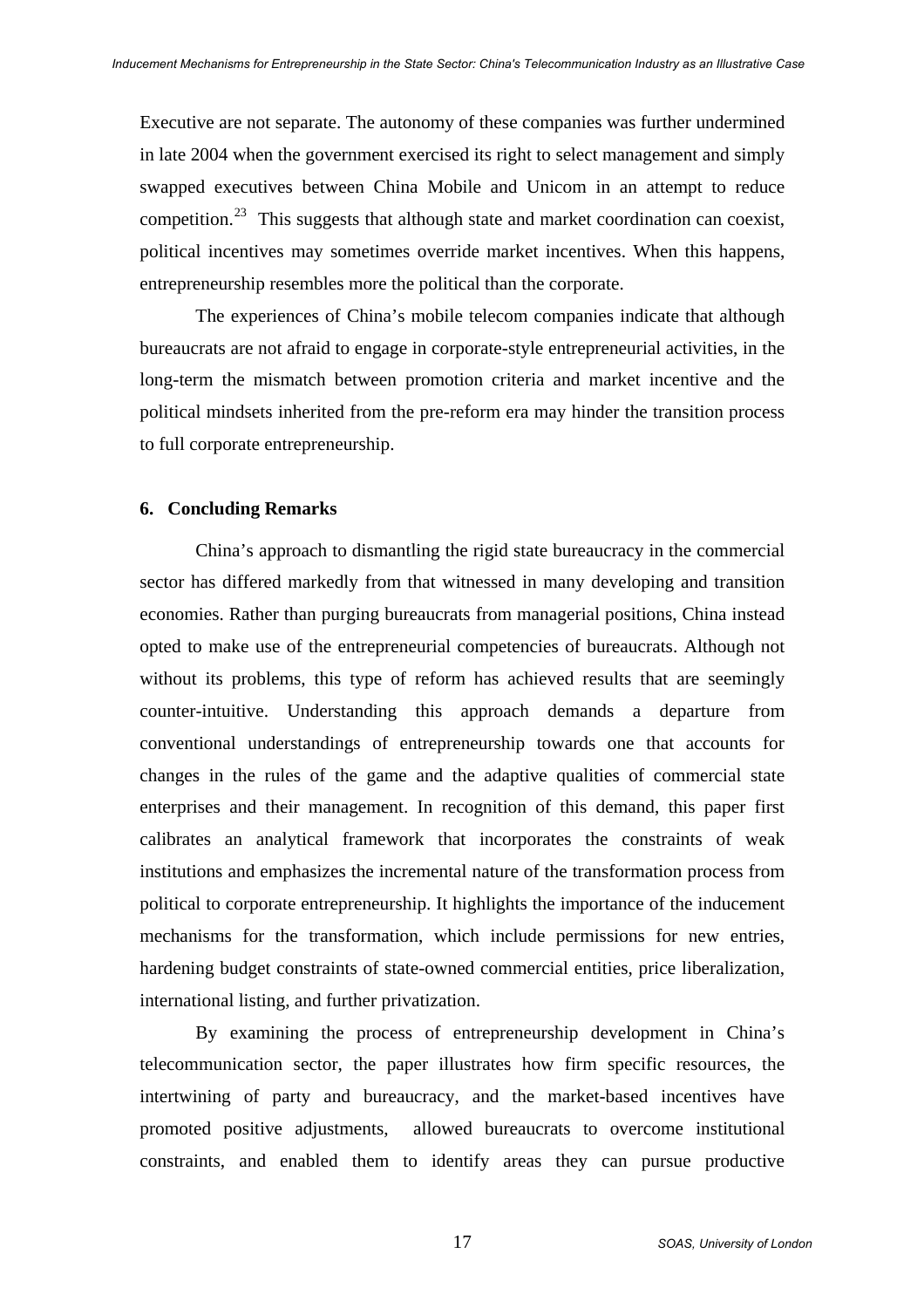entrepreneurial activities. Recently adopted inducement mechanisms such as international listing have mitigated many of the opportunities for political rentseeking and further promoted productive entrepreneurship. However past legacies of bureaucratic coordination and the persistence of strong political incentives have also led to some confusion as to how management should behave. While being innovative in competition and the application of inherited organizational resources in market settings are indicative of corporate entrepreneurship, strong linkages with the political system mean that when forced to choose, the state owner and management may place political and social motivations ahead of market fundamentals when they deem necessary. In this regard, although a transformation from the political to bureaucratic entrepreneurship can be regarded as admiringly successful, the transformation process from the bureaucratic to corporate entrepreneurship is not yet in full swing and represents a great challenge ahead to the sector.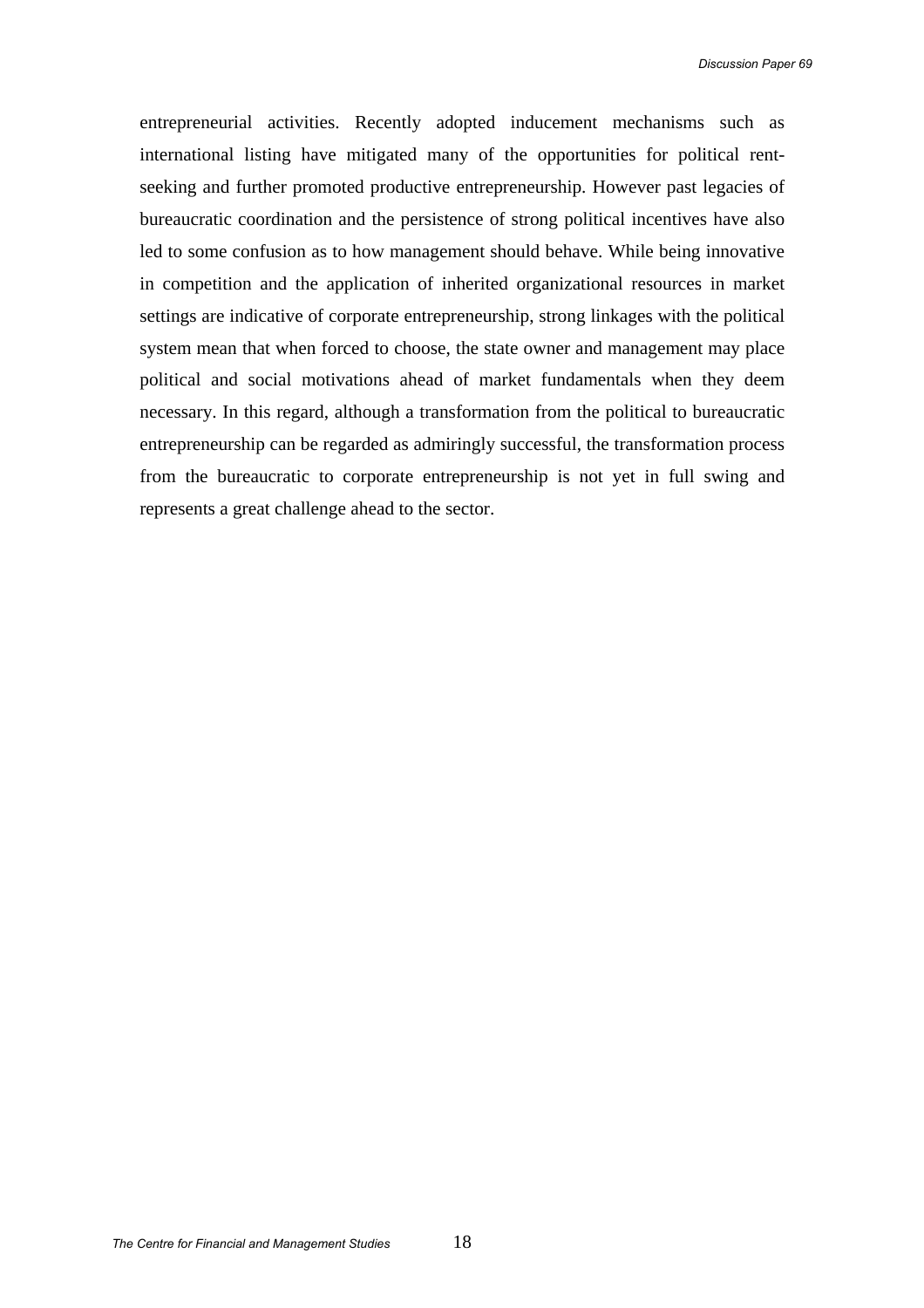#### **Notes**

 $\overline{a}$ 

<sup>1</sup> See Kornai (1992) for a review of the factors that motivate bureaucrats.

<sup>2</sup> Wage rate was 7.2 per cent lower in 1976 than that in 1965, the gross value of industrial output rose by an annual 15.7 per cent in real terms and foreign trade expanded by 19.7 per cent a year in US dollar terms (*Statistical Yearbook of China* 1983, pp. 17, 420, 455, 490).

 $3$  See Roller & Waverman (2001) on network externalities and universal service.

<sup>4</sup> It is estimated that there were 16 million PHS subscribers in April 2003, a market twice the size of Unicom's CDMA service ("PHS handsets in China" by D. Clark, BDA China, 22 Apr. 2003).

<sup>5</sup> The Peoples Liberation Army, the Ministry of Electric Power, the Railway Ministry and organisations such as the Peoples Bank of China had all developed sizeable networks to serve their own political and business interests.

<sup>6</sup> See "The minister of arbitrary power", The Economist, 7 Dec. 2000.

7 "Into the crucible" *The Economist*, 1 Nov. 2001.

8 "The minister of arbitrary power", *The Economist*, 7 Dec. 2000.

9 "Markets turn a blind eye to lacklustre performance", *Financial Times*, 18 Sep. 2000.

10 Unicom raised approximately US\$5.56billion (*China Unicom Annual Report*, 2000).

<sup>11</sup> Interview: China Unicom, Hong Kong 26 July 2004.

 $12$  Due diligence sets the groundwork for a credit rating. However it does not always address how the company treats such issues as related party transactions. Interview: Rating Analyst, Hong Kong 30 June 2004.

 $13$  "From an overall perspective, (with domestic listing) you would not have incremental value and exposure to standards as with international IPO". Interview: China Unicom, Hong Kong 26 July 2004.

<sup>14</sup> Interview: China Unicom, Hong Kong 26 July 2004.

<sup>15</sup> Interview: China Unicom, Hong Kong, 26 July 2004.

<sup>16</sup> Interview: Rating Analyst, Hong Kong 30 June 2004.

17 "China Mobile offers \$3.65bn for local networks", *Financial Times*, 28 Apr. 2004.

18 "Markets turn a blind eye to lacklustre performance", *Financial Times*, 18 Sep. 2000.

19 "China Telecom steps up mobile battle" *Financial Times*, 3 Feb. 2003.

 $20$  "... It is not just the numbers (of subscribers) that matter; the capital market is a constant pressure on the company to maintain fundamentals." Interview: China Unicom, Hong Kong 26 July 2004.

<sup>21</sup> Interview: China Unicom, Hong Kong 26 July 2004.

<sup>22</sup> *Unicom Annual Report*, 2004.

23 "Chinese telecoms in management reshuffle" *Financial Times*, 1 Nov. 2004.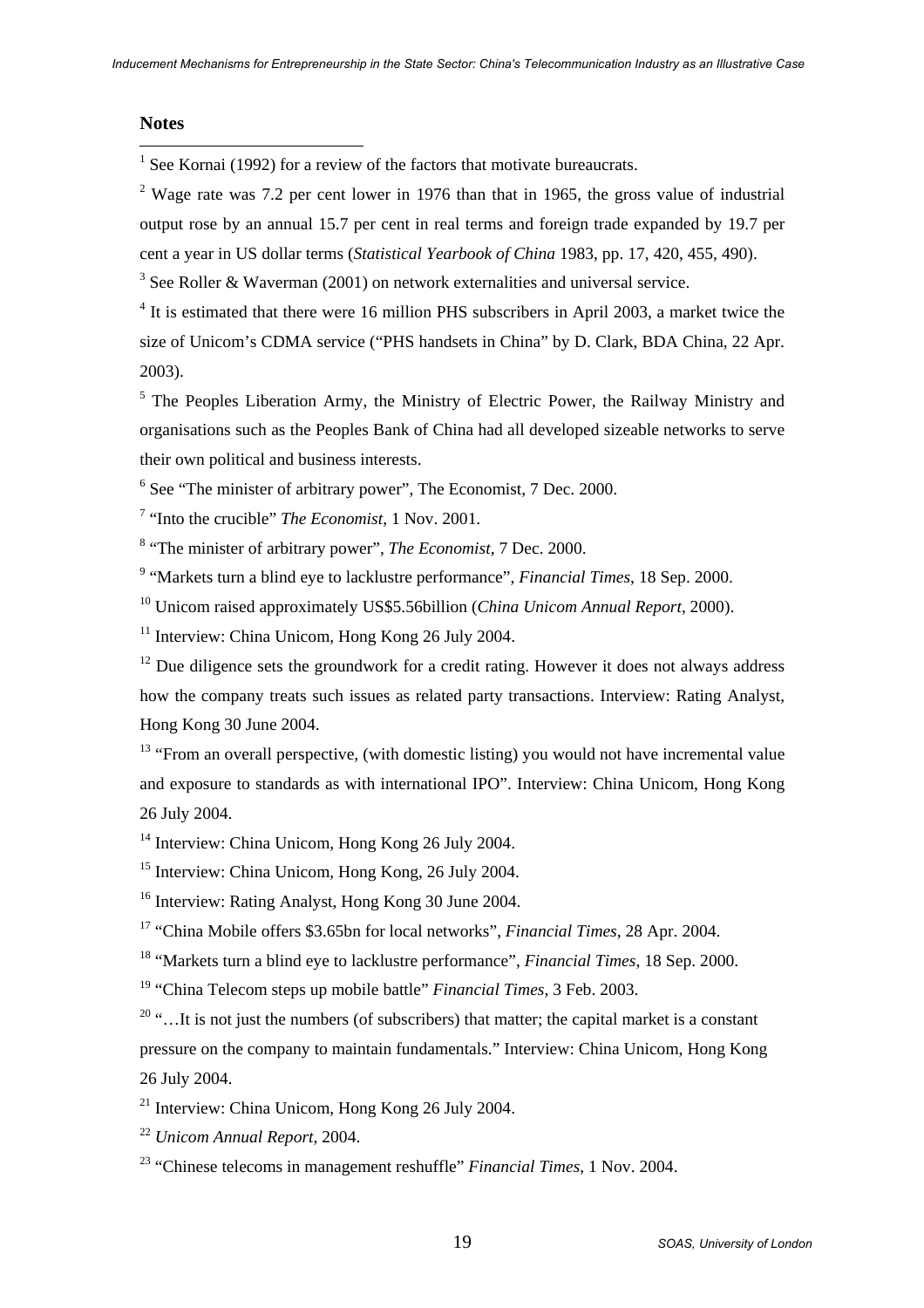#### **References:**

- Basu, S., & Li, D. (1998). Corruption in transition. William Davidson Institute Working Paper No. 161.
- Bates, B. (1997) Learning from the evolution of telecommunications in the developed world. Pp.21-53 in P.S.N. Lee (Ed.), *Telecommunications and Development in China*, New Jersey: Hampton Press.
- Baumol, W.J. (1990) Entrepreneurship: productive, unproductive and destructive. *Journal of Political Economy*, 98: 893-921.
- Baumol, W.J. (2004) On Entrepreneurship, growth and rent-seeking: Henry George updated. *The American Economist*, 48: 9-16.
- Bellone, C.J., & Goerl, G.F. (1992) Reconciling public entrepreneurship and democracy. *Public Administration Review*, 52(2): 130-134.
- Bruton, G.D., & Ahlstrom, D. (2003) An institutional view of China's venture capital industry. *Journal of Business Venturing*, 18: 233-259.
- Chandler, A.D. (1977) *The Visible Hand: The Managerial Revolution in American Business*, Cambridge: Harvard University Press.
- Chandra, A., Fealey, T. & Rau, P. (2006) National barriers to global competitiveness. *Competitiveness Review*, 16: 12-19.
- Chen, N.-R. (1978) Economic modernisation in post-Mao China: Policies, problems and prospects. Pp. 165-203 in Congress of the US (Ed.), *Chinese Economy Post-Mao, Volume 1, Policy and Performance*, Washington DC: US Government Printing Office.
- Craig, J. (1975) China: Domestic and international telecommunications, 1949-1974. Pp. 289- 310 in Congress of the US (Ed.), *China: A Reassessment of the Economy*, Washington DC: U.S. Government Printing Office.
- deLeon, L., & Denhardt, R. (2000) The political theory of reinvention. *Public Administration Review*, 60 (2): 89-97.
- E.I.U. (2005) Telecoms and technology in focus, Asia telecoms: India vs. China. *The Economist Intelligence Unit Industry Forecast 2005*, 20-22.
- Frye, T. & Shleifer, A. (1997) The invisible hand and the grabbing hand. *The American Economic Review,* 87(2): 354-358.
- Gartner, W. (1985) A conceptual framework for describing the phenomenon of new venture creation. *Academy of Management Review*, 10: 696-706.
- Hoskisson, R.E. & Busenitz, L.W. (2001) Market uncertainty and learning distance in corporate entrepreneurship entry mode choice. Pp. 151-172 in M. Hitt, R. Ireland, S. Camp, & D. Sexton (Eds.), *Strategic Entrepreneurship: Creating a New Integrated Mindset*, Oxford: Blackwell Publishers.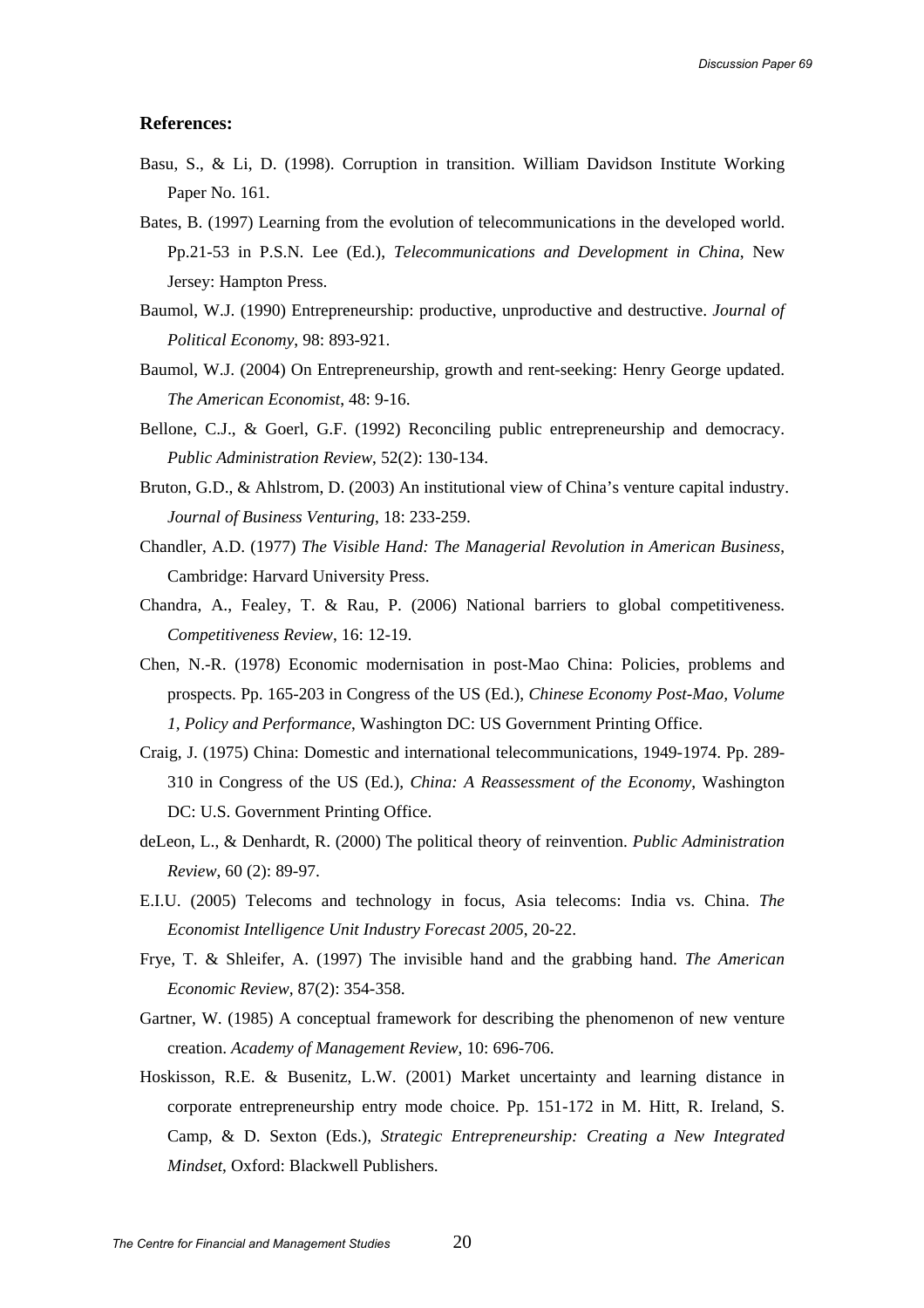<span id="page-21-1"></span><span id="page-21-0"></span>Hsueh, T. & Liu, P. (1980) Factors accounting for China's early success in industrialisation 1949-76. Pp. 27-50 in J.F. Jones (Ed.), *Building China: Studies in Integrated Development*, Hong Kong: The Chinese University Press.

Kornai, J. (1992) *The Socialist System*. Princeton, NJ: Princeton University Press.

- Ma, S.K. (1990) Chinese bureaucracy and post-Mao reforms: Negative adjustment. *Asian Survey*, 30: 1038-1052.
- MacFarquhar, R. (2005) Introduction. Pp. 9-18 in E. Friedman & B. Gilley (Eds.), *Asia's Giants*, New York: Palgrave MacMillan.
- McMillan, J., and Woodruff, C. (2002). "The Central Role of Entrepreneurs in Transition Economies," *Journal of Economic Perspectives*, Vol. 16(3), 153-170.
- Morris, M., & Jones, F. (1999) Entrepreneurship in established organisations: the case of the public sector. *Entrepreneurship Theory and Practice*, Fall, pp. 71-91.
- Mosakowski, E. (2002) Overcoming resource disadvantages in entrepreneurial firms: When less is more. Pp. 106-126 in M. Hitt, R. Ireland, S. Camp, & D. Sexton (Eds.), *Strategic Entrepreneurship: Creating a New Integrated Mindset*, Oxford: Blackwell Publishers.
- Mueller, M., & Tan. Z. (1997) *China in the Information Age: Telecommunications and the Dilemmas of Reform*. Westport (Connecticut): Praeger.
- Nolan, P., & Wang, X. (1999) Beyond privatisation: Institutional innovation and growth in China's large SOEs. *World Development*, 27: 169-200.
- Osborne, D., & Gaebler, T. (1992) *Reinventing government: How the entrepreneurial spirit is transforming the public sector*, Reading (MA): Addison-Wesley.
- Peredo, A.M., & McLean, M. (2006) Social entrepreneurship: A critical review of the concept. *Journal of World Business*, 41: 56-65.
- Qian, Y., & Weingast, B. (1997) Federalism as a commitment to preserving market incentives. *Journal of Economic Perspectives*, 11(4): 83-92.
- Ragin, C. (1987) *The Comparative Method*, Berkeley: University of California Press.
- Rawski, T.G. (1975) Problems of technology absorption in Chinese industry. *The American Economic Review*, 65(2): 383-388.
- Sadler, R.J. (2000) Corporate entrepreneurship in the public sector. *Australian Journal of Public Administration,* 59(2): 25-43.

Schumpeter, J. (1928) The instability of capitalism. *The Economic Journal*, 38(151): 361-386.

- Sun, L. & Tobin, D. (2005) International listing as a mechanism of commitment to more credible corporate governance practices. *Corporate Governance: An International Review*, 13: 81-91.
- Terry, L. (1998) Administrative leadership, neo-managerialism, and the public management movement. *Public Administration Review* 58(3): 194-200.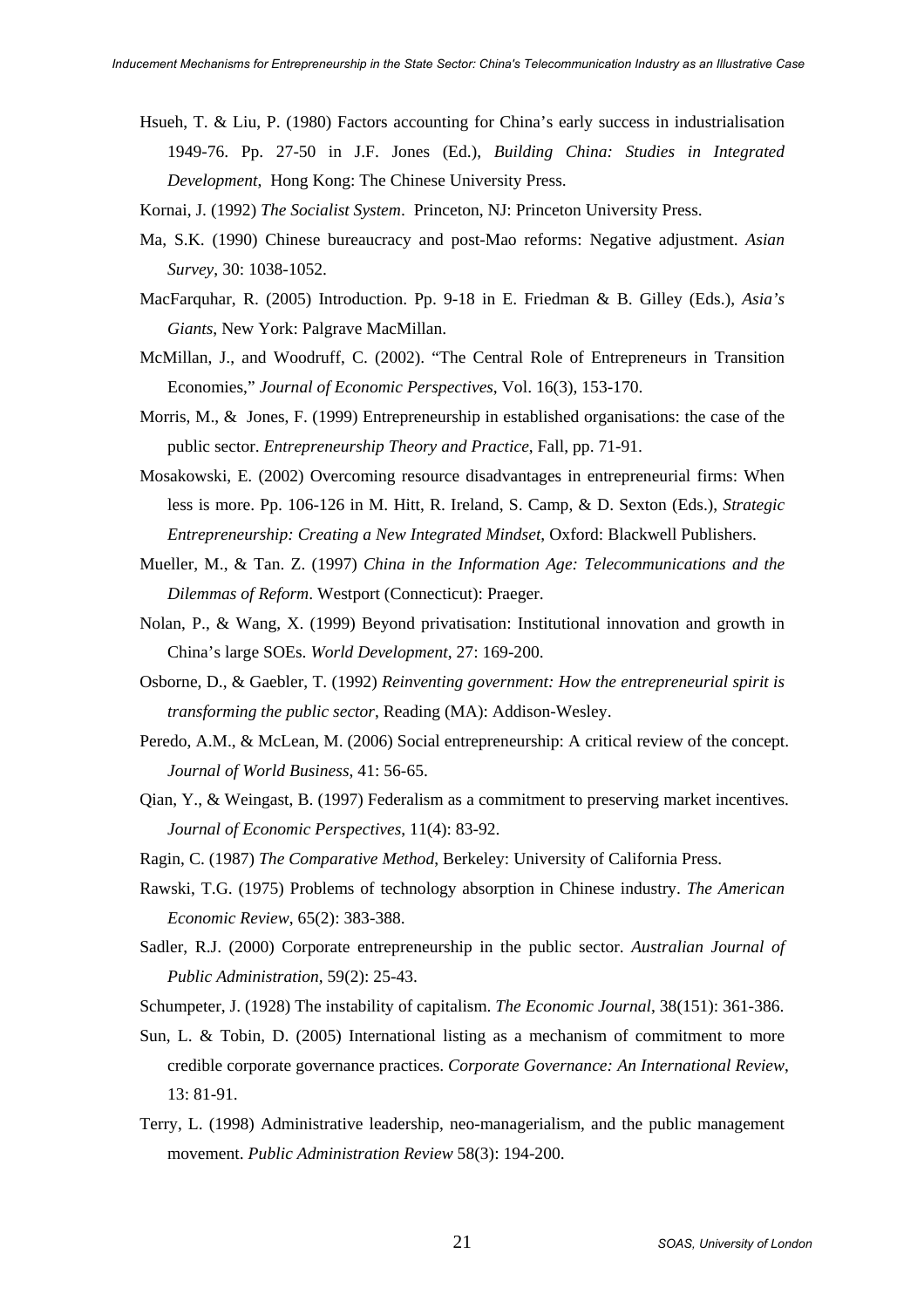- Ure, J. (1997) China's telecommunications: Options and opportunities. Pp. 245-255 in P. Lee (Ed.), *Telecommunications and Development in China*, New Jersey: Hampton.
- Wernerfelt, B. (1997) A resource based view of the firm. Pp. 117-130 in N. Foss (Ed.), *Resources, Firms, and Strategies: A Reader in the Resource Based Perspective*, Oxford: Oxford University Press.
- Xu, Y., & Pitt, D. (2002) *Chinese Telecommunications Policy*, London: Artech.
- Yang, K. (2002) Double entrepreneurship in China's economic reform. *Journal of Political and Military Sociology*, 30: 134-147.
- Zerbinati, S., & Souitaris, V. (2005) Entrepreneurship in the public sector: A framework of analysis in European local governments. *Entrepreneurship and Regional Development*, 17: 43-64.
- Zhuplev, A., & Shein, (2003) Entrepreneurship and corporate governance in Russia: The emerging framework. Manuscript, Hilton Centre for Business, Loyola Marymount University, Los Angeles.
- Zingales, L. (2000) In search of new foundations. *Journal of Finance*, 55: 1623-1653.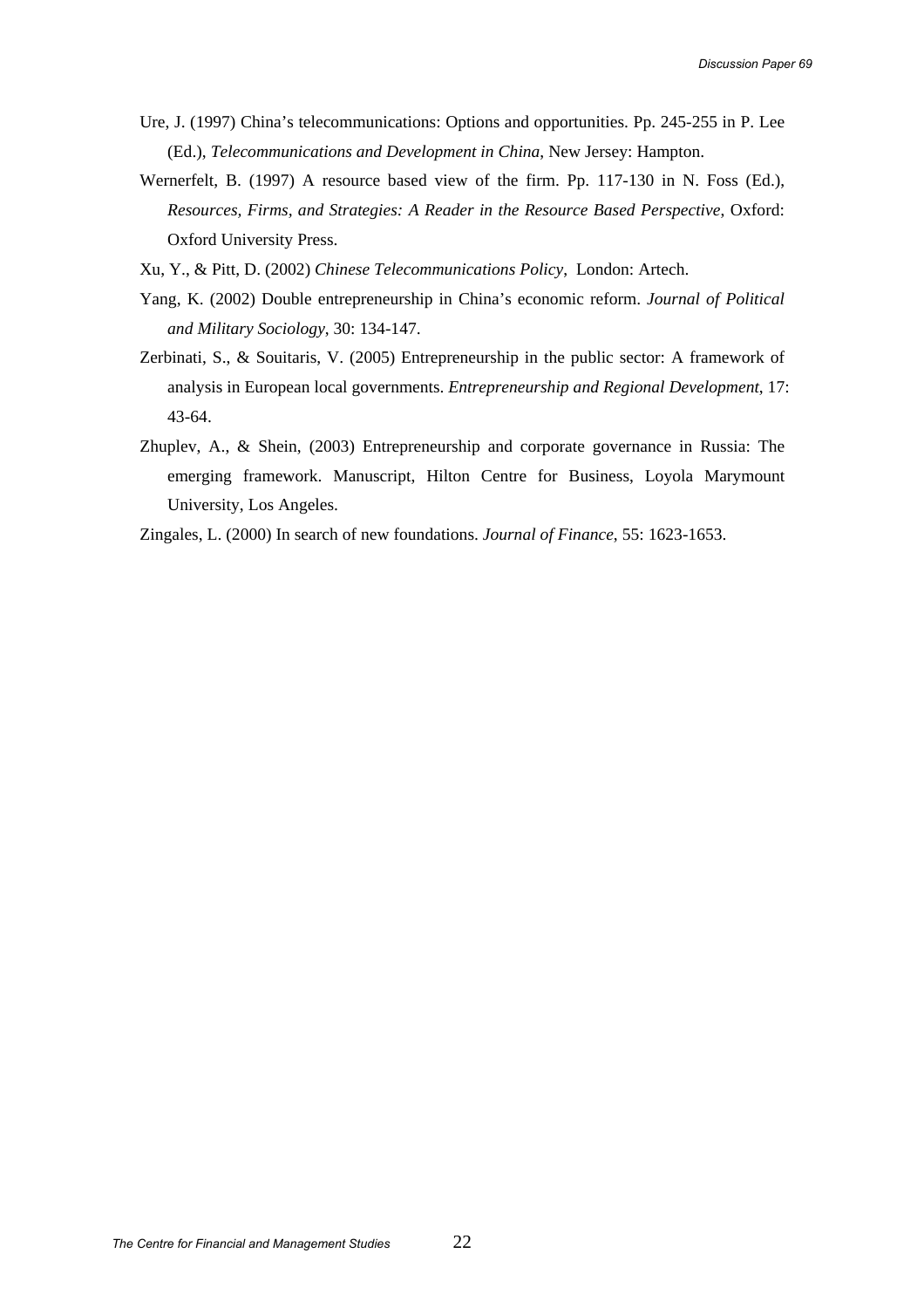# **Appendix**

|      | Mobile Subs        |                | <b>Landline Subs</b> |       | GDP per capita          |        |
|------|--------------------|----------------|----------------------|-------|-------------------------|--------|
|      | (per 1,000 people) |                | (per 1,000 people)   |       | $(constant 2000$ $SUS)$ |        |
|      | China              | India          | China                | India | China                   | India  |
| 1980 | $\overline{0}$     | $\overline{0}$ | 2.18                 | 3.13  | 186.44                  | 222.05 |
| 1985 | 0                  | $\overline{0}$ | 2.97                 | 4.14  | 289.68                  | 258.99 |
| 1990 | 0.016              | $\overline{0}$ | 6.03                 | 5.97  | 391.65                  | 315.50 |
| 1991 | 0.041              | $\theta$       | 7.34                 | 6.70  | 421.89                  | 312.11 |
| 1992 | 1.52               | $\theta$       | 9.54                 | 7.7   | 475.93                  | 322.50 |
| 1993 | 0.541              | $\overline{0}$ | 14.71                | 8.92  | 536.36                  | 332.00 |
| 1994 | 1.316              | $\overline{0}$ | 22.90                | 10.7  | 599.80                  | 350.40 |
| 1995 | 3.012              | 0.082          | 33.78                | 12.85 | 658.00                  | 370.52 |
| 1996 | 5.629              | 0.346          | 45.13                | 15.33 | 716.25                  | 390.96 |
| 1997 | 10.758             | 0.913          | 57.16                | 18.44 | 774.89                  | 401.42 |
| 1998 | 19.214             | 1.217          | 70.39                | 21.99 | 827.35                  | 418.20 |
| 1999 | 34.534             | 1.886          | 86.71                | 26.54 | 881.85                  | 440.46 |
| 2000 | 67.525             | 3.521          | 114.7                | 31.93 | 949.18                  | 450.20 |
| 2001 | 113.86             | 6.229          | 141.82               | 37.32 | 1020.52                 | 456.81 |
| 2002 | 160.89             | 12.099         | 167.31               | 39.50 | 1105.96                 | 477.39 |
| 2003 | 209.53             | 24.572         | 203.93               | 39.46 | 1209.00                 | 510.80 |
| 2004 | 258.32             | 43.81          | 241.05               | 40.71 | 1323.14                 | 538.31 |

## **Table 1: Selected Telecom Indicators China and India 1980-2004**

*Source*: World Bank Development Indicators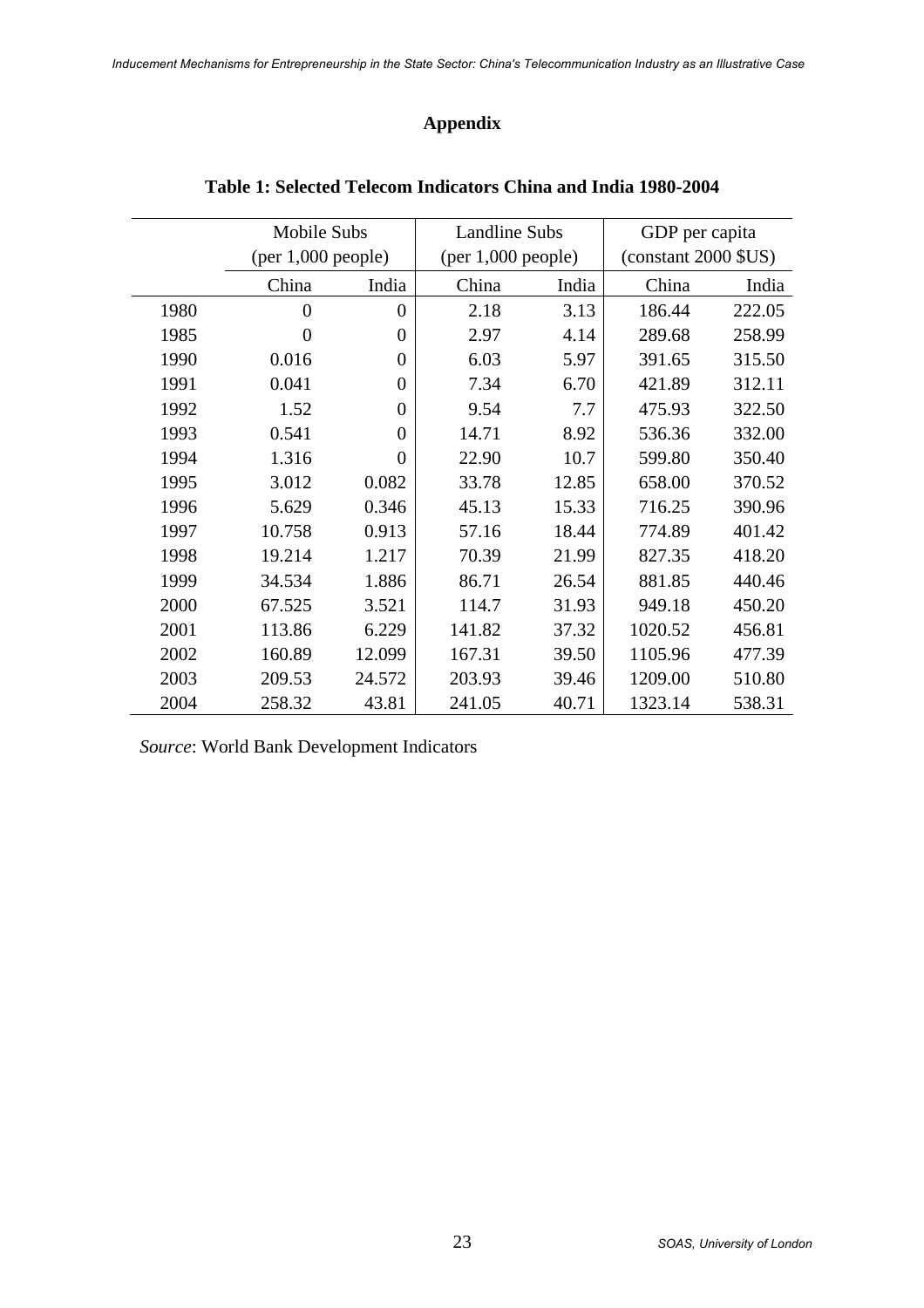Figure 1: Changing the Rules of the Game **Figure 1: Changing the Rules of the Game**